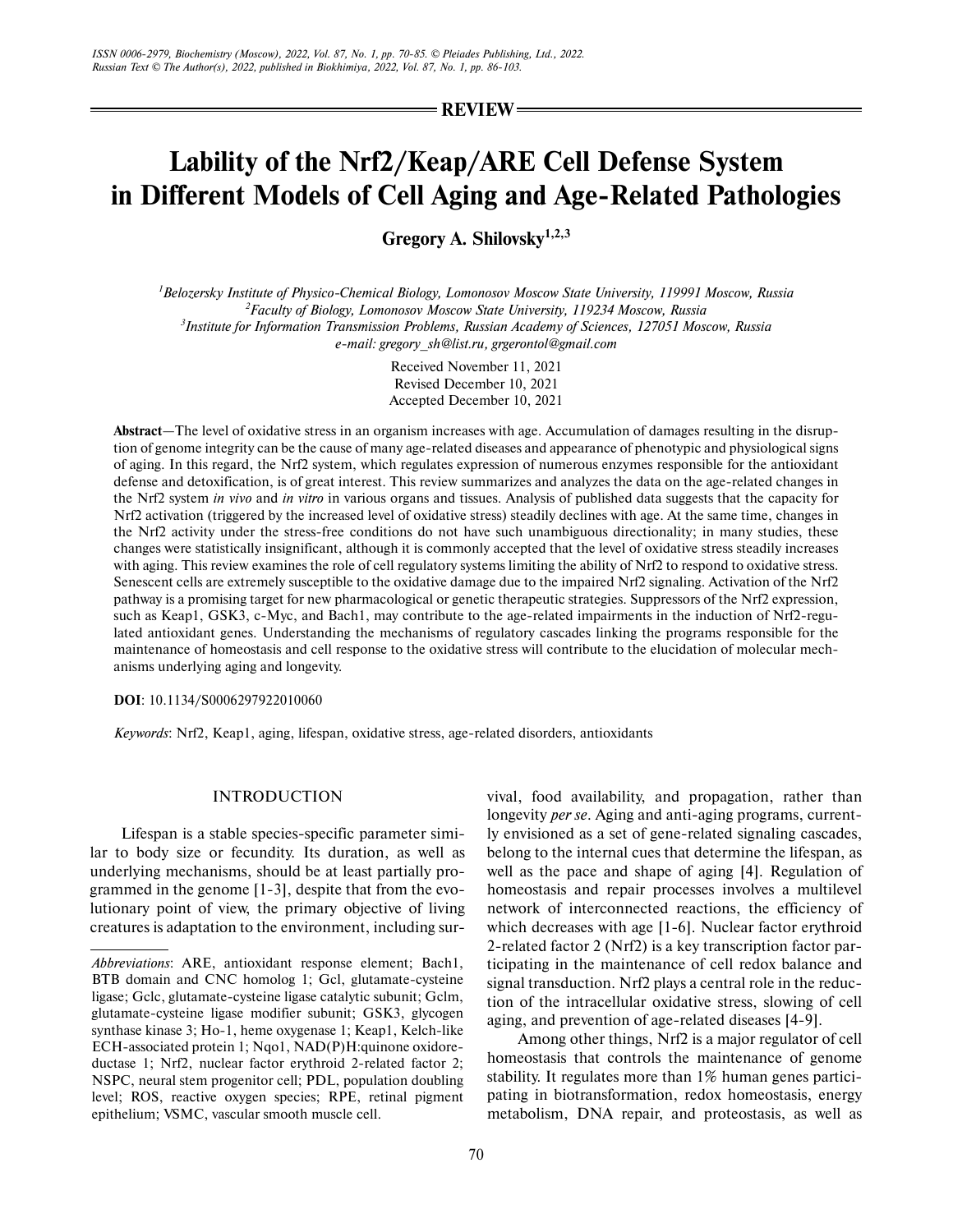transcription of antioxidant and detoxifying enzymes that collectively comprise a powerful cell defense sys tem [4, 5]. A common feature of such genes is the pres ence of antioxidant response elements (AREs) in their promoters. Nrf2 strongly affects multiple physiological and pathological events; therefore, its activity is tightly regulated, mainly via control of the protein stability. Nrf2 is activated by oxidative stressors and electrophilic agents. The products of Nrf2-targeted genes regulate multiple defense functions, including drug detoxification, pentose phosphate pathway, and autophagy [7]. In addition, Nrf2 regulates production of glutathione and enzymes of glu tathione homeostasis, in particular, glutamate-cysteine ligase catalytic (Gclc) and modifier (Gclm) subunits that together form the glutamate-cysteine ligase (Gcl) het erodimer. Nrf2 also mediates induction of some other antioxidant proteins [e.g., thioredoxin, peroxiredoxin, sulfiredoxin, ferritin, metallothionein, and heme oxyge nase-1 (Ho-1)] and phase I and phase II drug-metaboliz ing enzymes [e.g., aldo-keto reductase, glutathione S transferase and NAD(P)H:quinone oxidoreductase 1 (Nqo1)] [10]. Moreover, Nrf2 directly inhibits expres sion of proinflammatory cytokine genes by binding to their proximal regulatory regions [11]. Altogether, it makes Nrf2 an element of the unique anti-aging program and a guardian of healthspan and longevity [5]. According to Skulachev et al. [4], Nrf2 is a component of one of the most robust cell anti-aging programs (Fig. 1).

The involvement of the Nrf2/Keap1/ARE axis in the cell defense and its regulation by circadian biorhythms was discussed in our previous review [9]. Here, we ana lyzed the age-related changes in the Nrf2/Keap1/ARE pathways in the context of aging and anti-aging programs.

The functioning of cell antioxidant system, including the Nrf2/ARE pathway, diminishes with age, resulting in the downregulated expression of the Nrf2-targeted genes [5, 8, 12-17]. This leads to the elevation of the reactive oxygen species (ROS) level in tissue, glutathione deple tion, and increased oxidative damage to proteins, DNA, and lipids [12, 13]. Another consequence is upregulated expression of NF-κB-targeted genes, such as intercellular adhesion molecule 1 (ICAM-1) and interleukin-6 (IL- 6) [14, 18] genes.

Activation of the Nrf2 pathway includes several stages, such as biosynthesis of the Nrf2 protein, its translocation to the nucleus, binding to the AREs in the target genes (including the Nrf2 gene itself), expression of the target genes, and production of the encoded proteins. Here, we propose a method for quantitative assessment of the age-related dynamics in the activity of the Nrf2 path way components in various organs in order to reveal those most sensitive to the age-related changes, as well as to identify the tissues most resistant to the oxidative stress due to the upregulated expression of Nrf2-targeted genes and experimental settings for their induction. In addition, this analysis might be used for evaluating the extent of



**Fig. 1.** Regulation of Nrf2 transcription factor that controls expression of more than 200 cytoprotective enzymes responsible for detoxification and antioxidant defense. Nrf2 activation is caused by reactive oxygen species (ROS). Glycogen synthase kinase 3 (GSK3) activated via multiple signaling cascades, acts a suppressor by inhibiting Nrf2. Gray lines, Nrf2 stimulation (and subsequent expression of antioxidant enzymes); black lines, Nrf2 inhibition; arrows, direct stimulation, including catalysis; lines with blunt ends, inhibition. Designations: ROS, reactive oxygen species; Bach1, BTB domain and CNC homolog 1; GSK3, glyco gen synthase kinase 3; Keap1, Kelch-like ECH-associated pro tein 1; Nrf2, NFE2-related factor 2 (NFE family transcription factor 2); β-TrCP, β-transducin repeat containing protein.

age-related changes in the Nrf2 pathway caused by Nrf2 activators.

Numerous studies have been aimed at comparing the Nrf2 mRNA and protein levels, as well Nrf2 ability for activation in response to oxidative (electrophilic) stress in different tissues of rats (Fischer and Sprague–Dawley) and mice (C57BL/6J) of various age [5, 8, 12-15, 17]. Essentially, the Nfr2 expression level determines the con tent of active antioxidant enzymes, the activity of which increases in aging cells both *in vitro* and *in vivo*. Usually, the activation of Nrf2 is evaluated based on the activity of the following antioxidant enzymes: Nqo1, Ho-1, and two Gcl subunits (Gclc and Gclm). An increase in the nuclear content of Nrf2 after its translocation also serves as an indicator of Nrf2 functional activation.

Here, we will review the studies on the age-related expression of Nrf2 mRNA and protein, as well as Nrf2 targeted genes in various organs and tissues. The data from the experimental rodent models discussed below cover diverse life stages usually lasting for 28-32 months. It is important to note that in different studies, the defini tion "old" may be applied to animals that substantially differ in age. In particular, the life stages of mice include "maturation" (2-5 months of age) and "mid-age" (12-24 months) characterized by a low mortality rate and preva lence of cancer, glomerulonephritis, and other degenera tive diseases. At the age of 24-26 months, the incidence of chronic degenerative diseases and mortality rate increase significantly [16]. Hence, older mice are rarely studied to minimize the potential effects of acute/chronic patholo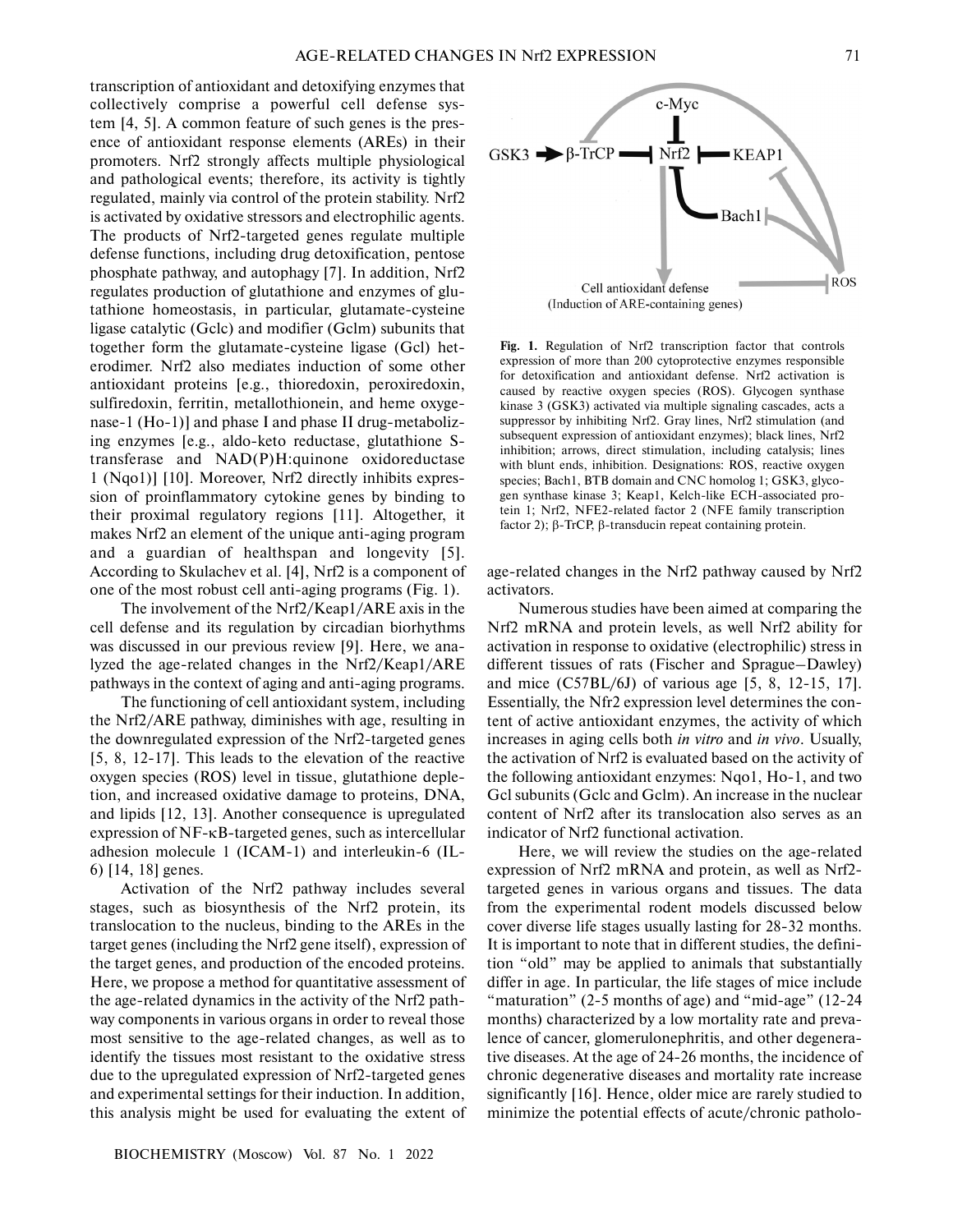gies in various organs on the overall animal status. It is believed that in the case of healthy aging, a six-month-old mouse matches a 30-year-old human, whereas a 21 month-old mouse is equivalent to a 60-year-old human [16]. Moreover, it should be noted that virtually all available data on the altered Nrf2 activity and expres sion have been produced in the cross-sectional rather than longitudinal studies. Hence, although the term "age-related changes of Nrf2 activity and expression" will be used hereinafter, it should be emphasized that this parameter has been compared in animals of different age.

# EXPRESSION OF THE Nrf2 PROTEIN AND mRNA AND Nrf2-TARGETED GENES IN VARIOUS ORGANS AND TISSUES

**Liver.** Shih & Yen [19] investigated Nrf2 expression (by Western blotting), the level of oxidative stress, and Nrf2 activity in liver extracts from 2-, 12-, and 18- to 24month-old Sprague–Dawley rats. Such studies are of particular interest because liver is characterized by the highest levels of antioxidant and detoxification enzymes, whose expression is regulated by Nrf2. The extent of oxidative stress increased with age. Thus, compared to the 2-month-old rats, the level of protein carbonylation in 12-month-old and 18- to 24-month-old rats increased 1.5- and 3-fold, respectively, whereas the lipid peroxida tion [according to the TBARS (thiobarbituric acid reac tive substances) assay) increased 1.5-fold in 18- to 24 month-old. The Nqo1 activity gradually declined with age and comprised ∼5000, ∼3000, and ∼1000 nmol/min·mg protein in 2-, 12- and 18- to 24 month-old rats, respectively ( $p < 0.05$ ). However, the activity of catalase was the same in 2-month-old and 12 month-old rats (∼20 nmol/min·mg protein), whereas at the age of 18 to 24 months, it was ∼15 nmol/min·mg pro tein ( $p < 0.05$ ). Although the expression of antioxidant enzyme did not change significantly in the 2-month-old and 12-month-old rats, it decreased to 53% for glu tathione peroxidase, 60% for glutathione reductase; 62% for Nqo1, and 69% for catalase, respectively) in 18- to 24 month-old rats vs. 2-month-old animals ( $p < 0.05$ ). The expression level of Nrf2 in the liver was the same in the 2 month-old and 12-month-old rats, but *decreased* more than 2-fold in the 18- to 24-month-old animals vs. 2 month-old rats  $(p < 0.05)$ .

Similar data were obtained by Suh et al. [12], who showed (by Western blotting) that aged (24- to 28-month old) Fischer 344 rats had a decreased content of both total Nrf2 (by 56.2%, *p* < 0.001) and its nuclear (i.e., transcrip tionally active) fraction (by  $51.7\%$ ,  $p < 0.0001$ ) vs. young (2- to 5-month-old) animals. The binding of Nrf2 to the AREs in the liver nuclear extracts isolated from aged rats was also *lower* (by ∼40%) than in young animals (accord ing to the gel-shift assay). The downregulation of the Nrf2

transcriptional activity resulted in the decreased glu tathione production [12].

One of the biggest large-scale-studies conducted by Xu et al. [17] investigated changes in the Nrf2 pathway in liver samples collected from Sprague–Dawley rats at 11 time points [prenatally  $(-2)$  and on postnatal days 1, 7, 14, 21, 28, 35, 60, 180, 540, and 800]. Similar to the expression of Nrf2 and Kelch-like ECH-associated pro tein-1 (Keap1), expression of mRNAs for the Nrf2 path way genes (*Gclm*, *Nqo1*, *Ho-1*) was high in the fetal liver, decreased at birth, and reached its first peak of expression on postnatal day 7, followed by gradual decrease by the age of six months ( $p < 0.001$ ). Expression of all studied genes remained elevated until the age of 18 months and then declined by the age of 26 months. Expression of Nrf2, Nqo1, Ho-1, Gclc, and Gclm proteins changed in a similar manner.

Smith et al. [20] demonstrated that the Nrf2 mRNA expression level did not differ in the hepatocyte cultures derived from young (4 to 6 months) and aged (24-28 months) Fischer 344 rats ( $p > 0.05$ ). In contrast, both baseline and anethole trithione (A3T)-induced expres sion of Nrf2-dependent genes *decreased* in hepatocytes from the aged animals. And *vice versa*, upregulated Nrf2 expression in aged rats was able to restore gene induction. Additional experiments identified six miRNAs, the con tent of which increased more than 2-fold with age  $(p < 0.05)$ . It was suggested that one them, miRNA-146a, binds the Nrf2 mRNA. Transfection of hepatocytes derived from young rats with the miRNA-146a mimetic attenuated Nrf2 translation by 55%, which corresponded to the age-related Nrf2 loss [20].

Spinal cord. Duan et al. [8] examined the age-related changes in the expression of Nrf2, Ho-1, and Nqo1 proteins both in *in vitro* and *in vivo*. It was found that the content of Nrf2 and Ho-1 proteins in the spinal cord astrocytes in 13-month-old vs. 1-month-old C57Bl6/J mice *decreased* 2-fold (*p* < 0.05), while no difference in this parameter was observed between the 1-month-old and 5-month-old animals. The level of Nqo1 expression was similar in all examined age groups. Moreover, com paring expression of these proteins in a stationary culture of spinal cord astrocytes on days 14, 30, and 60 of cultur ing (culture medium was changed twice a week) revealed that the levels of Nrf2 and Nqo1 proteins on day 60 *decreased* 2-fold vs. day 14 (*p* < 0.05), while no significant differences were observed for the cell culture on days 14 and 30. Unlike Nqo1, the level of Ho-1 on days 30 and 60 was 2.3- and 4-fold *lower*, respectively, than on day 14  $(p < 0.05)$ .

**Bronchi.** When using (presumably for the first time) human primary bronchial epithelial cells derived from volunteers of various age, Zhou et al. [21] confirmed the results of earlier studies conducted in animals and showed that the baseline Nrf2 expression *decreased* in elderly (60 to 69-year-old) vs. young (25 to 29-year-old) subjects. At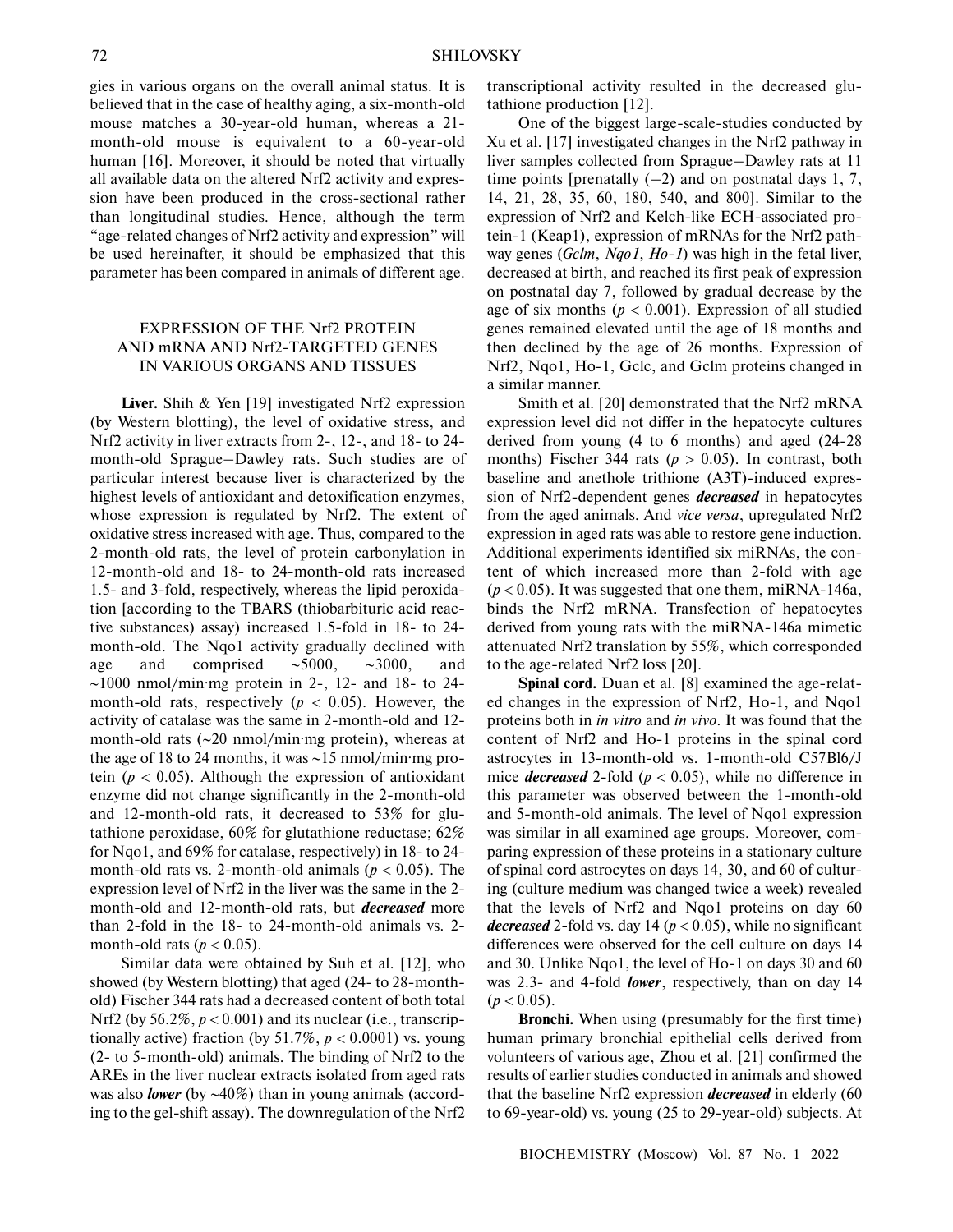the same time, the baseline expression of the three Nrf2 driven genes (*GCLC*, *GCLM*, and *NQO1*) was *higher* in elderly vs. young subjects [21].

**Muscles.** It was found that with age, Fischer 344 rats accumulate defective mitochondria characterized by the damaged cristae, swelling, and formation of intramito chondrial vacuoles [22]. Moreover, whereas the ROS level in the tongue tissue increased 1.36-fold  $(p = 0.001)$ , the content of Nrf2 protein (according to Western blotting) *decreased* 1.75-fold  $(p = 0.021)$  in the aged (22-monthold) vs. young (7-month-old) rats [22].

**Cardiovascular system.** The activity of the Nrf2/ARE axis in the heart declines with age [23]. In particular, it was demonstrated that the Nrf2 level reduced almost 3-fold in the myocardium nuclear extracts from the aged (over 23-month-old) vs. young (2-month-old) C57/Bl6/SJ mice  $(0.35 \pm 0.12 \text{ vs. } 1.0 \pm 0.18)$ , respectively). Moreover, expression of the antioxidant target genes in the heart was lowered by 40% [23].

Age-related dysfunction of Nrf2 in the endothelial cells altered cell signaling and contributed to the develop ment of vascular disorders [24]. Induction of aging pro gram in cerebral arteries is related to the upregulation of a wide range of pro-inflammatory cytokines and chemokines that contribute to the emergence of the senescence-associated secretory phenotype (SASP). The expression level of molecular markers of aging (p16INK4a, p21) in cerebral arteries was found to be higher in aged (24-month-old) vs. young (3-month-old) C57BL/6J mice [25].

Ungvari et al. [14] compared the expression of Nrf2 mRNA and protein and of Nrf2 target genes in the aorta from 3-, 12-, 18-, 24-, and 28-month-old Fischer 344x Brown Norway (F344xBN) rats. Analysis of the intensity of nuclear fluorescence using redox-sensitive dye dihy droethidium (DHE) uncovered a marked age-related increase in the  $O_2^-$  production in the aorta. Blood vessels from the aged rats demonstrated mainly cytosolic Nrf2 staining, whereas the signal from the nuclear Nrf2 was much less pronounced and similar in both young (3 month-old) and aged (24-28-month-old) animals. Therefore, the age-related decrease was observed for the Nrf2 nuclear fraction responsible for the ARE binding and upregulation of transcription of antioxidant and phase II detoxifying enzymes. The extent of Nrf2 binding to the ARE (according to ELISA) in arterial nuclear extracts in 12-month-old rats was *lower* than in the 3 month-old animals and remained at this level in all exam ined age groups ( $p < 0.05$ ). The content of nuclear Nrf2 in the aorta declined with age together with the total Nrf2 content (cytosolic  $+$  nuclear), but the significant  $(p < 0.05)$  decrease in the Nrf2 mRNA (70% of expression in 3-month-old rats) and protein (30% of protein content in 3-month-old rats) was observed starting only from the age of 24 months. Similar age-related dynamics in the mRNA (RT-PCR) and protein (Western blotting) con-

tent was also found for the Nrf2-targeted genes. The level of Gclc mRNA in 24-month-old rats decreased down to 60% vs. 3-month-old animals ( $p < 0.05$ ). The content of Nqo1 and Ho-1 mRNAs decreased to 70 and 60%, respectively, and was significant already in 12-month-old animals ( $p < 0.05$ , compared with 3-month-old rats). The levels of Gclc and Nqo1 proteins decreased to ∼70 and 25%, respectively, in 24-month-old rats vs. 3-month-old rats [14]. Ungvari et al. showed that that the baseline Gclc mRNA level in the aorta remained the same in the 3 to 18-month-old animals and then declined starting from the age of 24 months. Such decrease could be also induced in response to  $H_2O_2$  in young (3-month-old), but not in aged (24-month-old) rats.

Another study published by the same group reveled that aging is accompanied by the elevated oxidative stress [15]. Thus, the content of 8-iso-prostaglandin F2a (8-iso-PGF2 $\alpha$ , a biomarker of lipid peroxidation) in the carotid arteries was 6 times higher in aged (22.2  $\pm$  1.7year-old) vs. young  $(10.5 \pm 0.9$ -year-old) rhesus macaques (*Macaca mulatta*). Aged macaques also demon strated a 1.8-fold increase in the content of 4-hydroxy-2 nonenal (4-HNE, secondary oxidation product that forms stable adducts with proteins) and augmented inflammation (upregulated NF-κB activity). The levels of the antioxidants glutathione and ascorbate were decreased 4- and 8-fold, respectively, in aged vs. young animals. However, the age-related promotion of the oxidative stress caused no Nrf2 activation (no significant difference in the levels of the Nrf2 mRNA and protein, as well as in the expression of the Nrf2-targeted genes for Nqo1, Gclc, and Ho-1 was observed). Perhaps, this can be explained by the age of animals compared in the studies, as the age of the "old" animals used in the experiments was only a half of the lifespan typical for this species [15].

The data on the age-related alterations in the Nrf2 activity are shown in table. Notwithstanding the data from the mid-age groups (age-related dynamics) and dif ferences in the age of the "youngest" and "oldest" age groups, there is a 2 to 4-fold age-related decrease in the expression of Nrf2 (both protein and mRNA) and target ed genes in almost all tissues. The most prominent decline is observed in the muscles, which matches their status as the most metabolically active tissue. Vascular endothelial cells are the most resistant to the Nrf2 down regulation (table). It should be mentioned that the data obtained for the primary cell cultures prepared from tis sues isolated from animals of different age (i.e., different environment) were the opposite [13, 21, 26-28]. Tissue cells derived from old vs. young animals had a *higher level* of the Nrf2 mRNA and protein, which is in agreement with the notion that Nrf2 is activated by the oxidative stress (whereas the majority of pathways regulating Nrf2 are inactivated) (Fig. 1). Likewise, a more pronounced oxidative stress should be matched by a higher Nrf2 con tent, as well as activated transcription of its target genes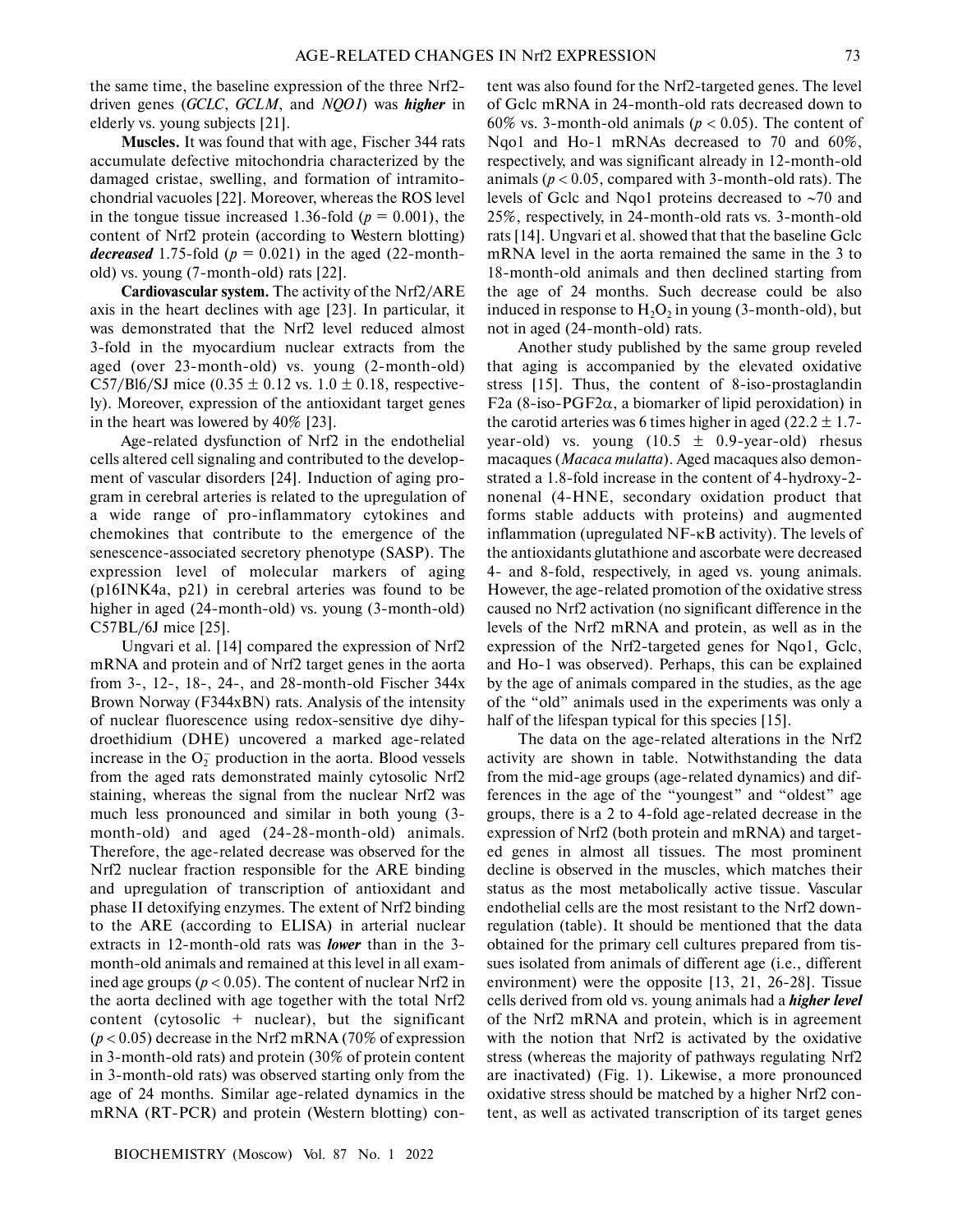# 74 SHILOVSKY

#### Age-related changes in expression of Nrf2 and its target genes

| Organ/(species)                                    | Young,<br>months | Old,<br>months | Nrf2 mRNA and protein levels<br>(old vs. young animals)                                                                                                | Expression level of the Nrf2 target genes<br>(old vs. young animals)                                                                                                                                                                                                                                                         | Refe-<br>rences |
|----------------------------------------------------|------------------|----------------|--------------------------------------------------------------------------------------------------------------------------------------------------------|------------------------------------------------------------------------------------------------------------------------------------------------------------------------------------------------------------------------------------------------------------------------------------------------------------------------------|-----------------|
| Liver (Fischer 344<br>rats)                        | $4 - 6$          | $24 - 28$      | Nrf2 protein level <i>decreased</i><br>by 42%; mRNA level was unaf-<br>fected                                                                          | mRNA levels for Gclc, Gclm, and<br>Gst2a were <i>decreased</i> by 19.6, 31.4, and<br>40%, respectively                                                                                                                                                                                                                       | $[20]$          |
| Liver (Fischer 344<br>rats)                        | $2 - 5$          | $24 - 28$      | Nrf2 level <i>decreased</i> 1.79-fold<br>for total Nrf2 protein and<br>2-fold for its nuclear fraction                                                 | Nrf2 binding to ARE decreased by 40%                                                                                                                                                                                                                                                                                         | $[12]$          |
| Liver (Sprague-<br>Dawley rats)                    | $\overline{2}$   | $18 - 24$      | Nrf2 protein level <i>decreased</i><br>2-fold                                                                                                          | expression level comprised 60, 62, and<br>69% for glutathione reductase, Nqo1,<br>and catalase, respectively                                                                                                                                                                                                                 | $[19]$          |
| Liver (Sprague-<br>Dawley rats                     | $2 - 5$          | $24 - 28$      |                                                                                                                                                        | Nrf2 binding to the Gclc ARE decreased<br>$(50 \pm 17\% \text{ of that in young rats})$                                                                                                                                                                                                                                      | [68]            |
| Liver (Sprague-<br>Dawley rats)                    | 6                | 26             | Expression level of the Nrf2<br>gene was the same in 6-month-<br>old vs. 26-month-old rats                                                             | expression of the Gclm, Nqo1, Gclc,<br>and Ho-1 genes did not differ<br>in 6-month-old vs. 26-month-old rats                                                                                                                                                                                                                 | $[17]$          |
| Skeletal muscles<br>(Fischer 344 rats)             | 7                | 22             | Nrf2 protein level <i>decreased</i><br>$1.75$ -fold                                                                                                    |                                                                                                                                                                                                                                                                                                                              | $[22]$          |
| Skeletal muscles and<br>heart (C57BL/6<br>mice)    | 2                | 22             | Nrf2 mRNA level <i>decreased</i><br>3.5- and 2-fold in muscles and<br>heart, respectively                                                              | Nrf2/ARE binding <i>decreased</i> 2.1- and<br>1.9-fold in the heart and skeletal mus-<br>cles, respectively; Gclc and Gclm<br>mRNA levels in the heart decreased 2-<br>and 1.5-fold, respectively; in skeletal<br>muscles, the Gclc mRNA level<br>remained unchanged, while the Gclm<br>mRNA level <i>decreased</i> 1.5-fold | $[31]$          |
| Heart (C57BL/6/SJ<br>mice)                         | 2                | 23             | Nrf2 protein level <i>decreased</i> 3-<br>fold                                                                                                         | Nrf2/ARE binding <i>decreased</i> 1.65-fold                                                                                                                                                                                                                                                                                  | $[23]$          |
| Heart (Wistar rats)                                | 9                | 24             | Nrf2 protein level was<br>unchanged                                                                                                                    |                                                                                                                                                                                                                                                                                                                              | $[51]$          |
| Blood vessels (rhesus<br>macaques)                 | 126              | 264            | no age-related changes in the<br>Nrf2 mRNA and protein levels                                                                                          | no age-related changes in mRNA and<br>protein level for the Nrf2 target genes<br>(Nqo1, Gclc, and Ho-1)                                                                                                                                                                                                                      | $[15]$          |
| <b>Blood</b> vessels<br>(F344xBN rats)             | 3                | 24             | Nrf2 mRNA level <i>decreased</i><br>1.4-fold; Nrf2 protein level<br>decreased 3.3-fold                                                                 | Nrf2 binding to ARE <i>decreased</i> 2-fold in<br>old rats                                                                                                                                                                                                                                                                   | $[14]$          |
| <b>Blood vessels</b><br>(Fischer 344 rats)         | 6                | 24             | Nrf2 protein level <i>increased</i><br>1.5-fold in the nucleus (but not<br>in the cytosol) of the primary<br>endothelial cell culture from<br>old rats | Nrf2 binding to ARE in the primary<br>endothelial cell culture from old rats<br><i>increased</i> by $33.5 \pm 17\%$                                                                                                                                                                                                          | $[27]$          |
| Spinal cord (ICR<br>mice)                          | 5                | 13             | Nrf2 protein level <i>decreased</i> 2-<br>fold                                                                                                         | Ho-1 protein level in the spinal cord<br><i>increased</i> 2-fold, the content of Nqo1<br>remained unchanged                                                                                                                                                                                                                  | [8]             |
| Retinal pigment<br>epithelium<br>$(C57B16/J$ mice) | 2                | 15             |                                                                                                                                                        | expression of Nqo1 and Ho-1 in the<br>culture of primary retinal pigment<br>epithelial cells <i>increased</i> 11- and 10-<br>fold, respectively                                                                                                                                                                              | $[28]$          |
| Bronchi (humans)                                   | $21 - 29*$       | $60 - 69*$     | Nrf2 protein level in primary<br>bronchial epithelial cell culture<br><i>decreased</i> 1.34-fold                                                       | levels of GCLC, GCLC and NQO1 pro-<br>teins <i>increased</i> $1.8$ -, $2.2$ -, and $2.5$ -fold,<br>respectively                                                                                                                                                                                                              | $[21]$          |

Note. \* Years.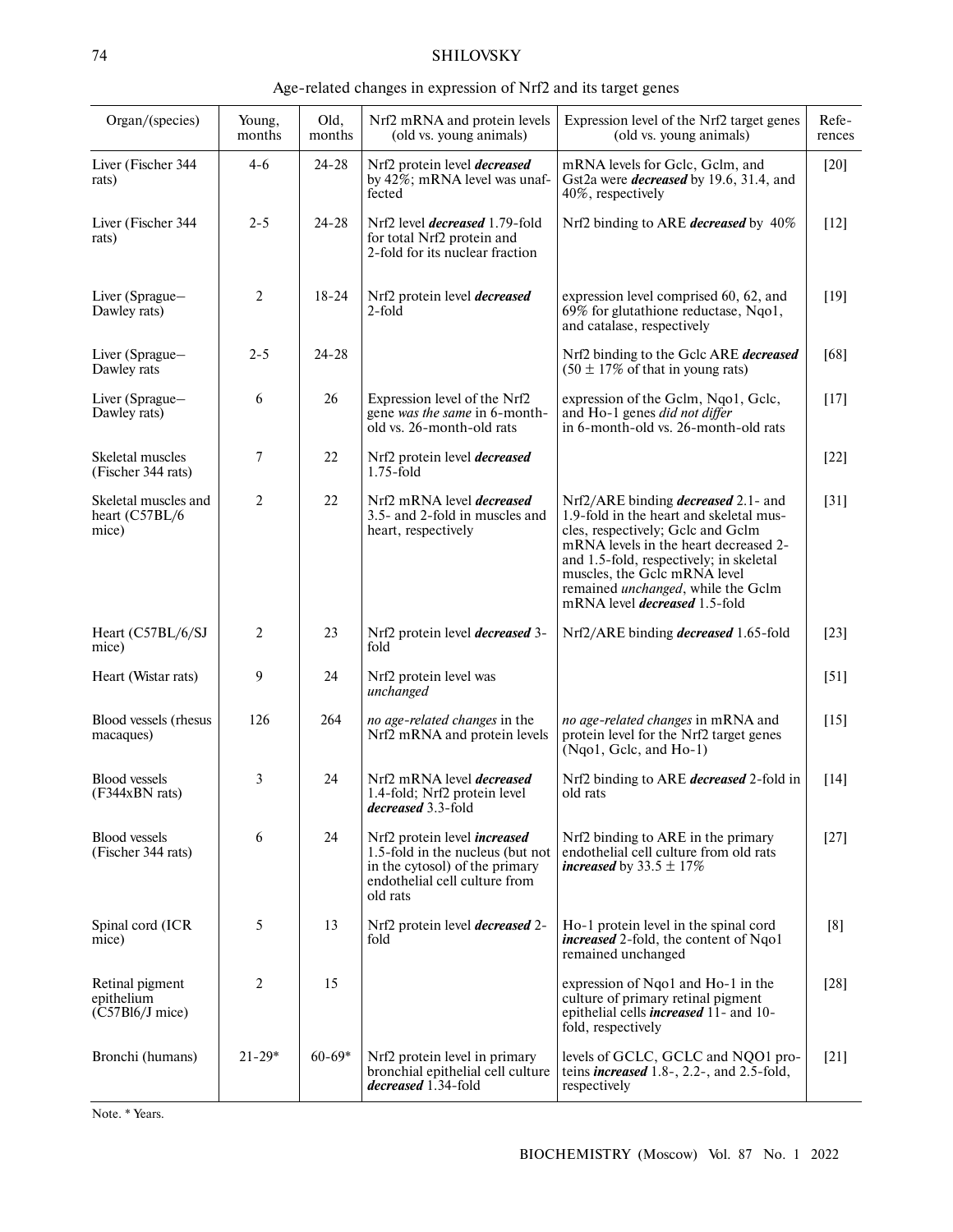encoding enzymes of the antioxidant defense system. Physical exercises represent another interesting example of environment impact on the Nrf2 pathway. Safdar et al. [13] showed that in elderly (~70-year-old) individuals leading an active lifestyle, the content of the Nrf2 protein increases, rather than decreases, compared to the adult subjects. Similar data were obtained in exer cised rats [26].

# AGE-RELATED CHANGES IN THE ABILITY OF THE Nrf2/ARE AXIS TO BE ACTIVATED BY THE EXOGENOUS AND ENDOGENOUS OXIDATIVE STRESS

**Cell culturing in glucose-supplemented medium.** The potential of cells to respond to oxidative stress and their ability to activate Nrf2 (as a major regulator of highly coordinated antioxidant response) change with age. Ungvari et al. [15] showed that the treatment with high glucose concentrations (30 mM) or  $H_2O_2$  (14-100  $\mu$ M) markedly promoted the transcriptional activity of Nrf2 and upregulated expression of the Nrf2-targeted genes in the vascular smooth muscle cells (VSMCs) derived from young (10.5 ± 0.9-year-old) *Macaca mulatta* animals at the early passages (passages 4-5). In contrast, cultured VSMCs derived from old macaques  $(22.2 \pm 1.7$ -year-old) displayed no evident rise of Nrf2 activity and expression of Nrf2 target genes after expose to  $H_2O_2$  or high-level glucose, which evidenced a decreased ability of cells derived from old animals to respond to oxidative stress. Ungvari et al. [14] also examined Nqo1 induction in the aorta after exposure to  $H_2O_2$  and glucose and found that it was downregulated in old rats (24-month-old vs. young (3-month-old) animals. Moreover, the authors demon strated that albeit no changes in the Nqo1 expression was observed, its induction by  $H_2O_2$  was moderate in the carotid arteries and VSMCs derived from the aged (20 year-old) vs. young (10-year-old) macaques.

VSMCs derived from old (24-month-old) Fischer 344 rats and grown in either standard (supplemented with 5 mM glucose;  $p = 0.02$ ) or glucose-enriched medium  $(12.5 \text{ mM}, p = 0.01)$  had a *higher* nuclear (but not cytosolic) Nrf2 protein content [27] vs. cells from the young (6 month-old) animals. The binding of Nrf2 to the ARE motif in VSMCs derived from the old mice and exposed to the high-glucose medium (25 mM, 24 h) or grown in the standard medium (5 mM glucose) *increased* by 54.5  $\pm$  14.1 and 33.5  $\pm$  17.4%, respectively, compared to the cells from younger animals, resulting in the upregu lated *Gclc* expression [27]. Therefore, old animals had both decreased baseline as well as  $H_2O_2$ - and glucoseinduced nuclear Nrf2 levels.

**Oxidative stress in the retinal pigment epithelium (RPE).** Modeling age-related changes in the retina is important for understanding the role of oxidative stress in

pathogenesis of age-related macular degeneration, which is one of the most common age-related vision disor ders [28]. Sachdeva et al. [28] compared the RPE in young (2-month-old) and aged (15-month-old) C57Bl6/J mice under stress-free and stressful conditions (sodium iodate, 5 mg/kg). In the absence of stress, the expression of the Nrf2 target genes (*Nqo1* and *Ho-1*) in the RPE of aged mice was 11- and 10-fold, respectively, *higher* than in the young animals ( $p < 0.05$ ) (according to RT-qPCR), thus indicating an age-related increase in the baseline oxidative stress in old mice and higher RPE sus ceptibility to the oxidative damage due to the impaired Nrf2 signaling. In the RPE of young mice, expose to  $NaIO<sub>3</sub>$  caused a 2.2-fold increase in the Nrf2 mRNA content and relevant increase in the amount of transcripts for Gclm, Ho-1, and Nqo1 (2-, 9-, and 10-fold, respectively). However, no stimulation of the Nrf2 expression by  $NaIO<sub>3</sub>$  was observed in the RPE from old mice  $(p < 0.05)$  [28]. Moreover, the RPE from old vs. young animals exposed to sodium iodate had a higher level of superoxide anion and malonic dialdehyde, which evi dences an insufficient defense against oxidative damage. Conversely, Nrf2 overexpression in the RPE preserved cell morphology and improved mouse survival in the reti nal degeneration models, suggesting that it can be used as a potential therapeutic approach for treating disorders related to the RPE degeneration [29].

**Compensation of age-related changes by Nrf2 activa tors.** The use of Nrf2 activators is one of the commonly accepted ways to compensate for the impairments in the Nrf2 action. Usually, such activation is achieved by the administration of agents capable of interacting with cys teine thiol groups in Keap1, which is a major Nrf2 inhibitor [7, 10, 30].

*Lipoic acid*. (R)-alpha-lipoic acid induces Nrf2 acti vation *in vitro* and elevates glutathione level *in vivo*, pre sumably, due to the formation of lipoyl-cysteinyl mixed disulfides on Keap1 (Nrf2 inhibitor), thus hindering its binding to Nrf2. Another putative mechanism is protein kinase C-mediated Nrf2 phosphorylation [10]. In aged Fischer 344 rats (24- to 28-month-old), injection of lipoic acid (40 mg/kg, intraperitoneally) increased the content of nuclear Nrf2, its binding to the ARE motif, and Gclc level (1.7-fold) (but caused no induction of Gclm), as well as upregulated the Gcl activity (24 h after injection) compared to the values observed in young (2 to 5-month-old) animals [12].

*Sulforaphane*. Isothiocyanate sulforaphane from cru ciferous plants is another Nrf2 activator that upregulated Nrf2 mRNA (RT-qPCR) 4-fold in the cardiac tissue of old C57BL/6 (21-22 months) mice  $(0.17 \pm 0.06 \text{ vs.})$  $0.67 \pm 0.13$ ; before and after, respectively;  $p < 0.001$ ) and 6-fold in young mice  $(0.35 \pm 0.04$  and  $2.12 \pm 0.50$ , before and after, respectively;  $p < 0.0001$ ) when taken with food for 12 weeks. In skeletal muscles, it increased the Nrf2 content 2-fold in young mice  $(0.90 \pm 0.37$  and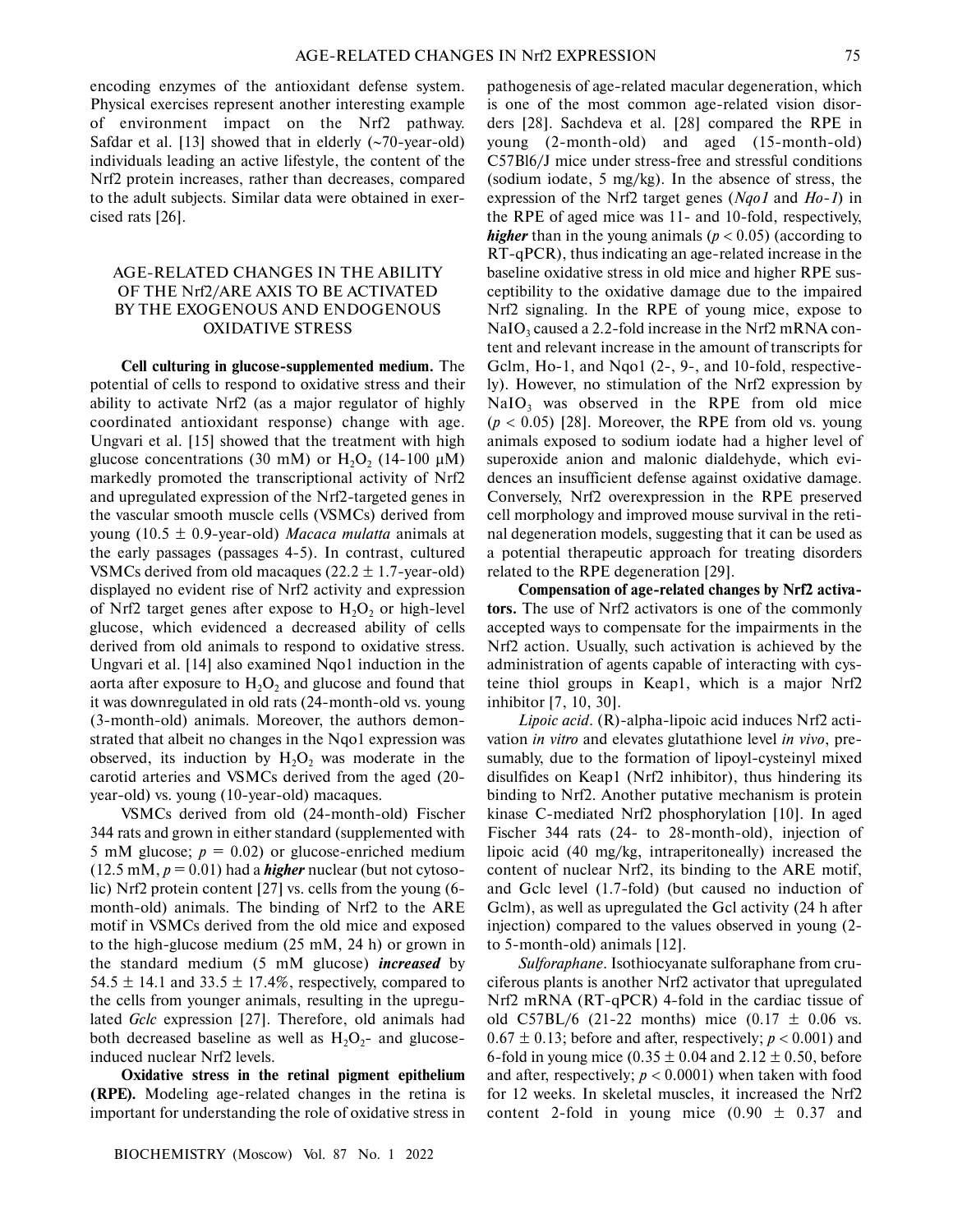$1.77 \pm 0.82$  before and after, respectively;  $p < 0.01$ ) and almost 3.5-fold in old mice  $(0.26 \pm 0.07$  and  $0.90 \pm 0.40$ before and after, respectively;  $p < 0.05$ ). Interestingly, the expression of Nrf2 in old mice receiving dietary sul foraphane was 2 times higher (heart) or remained the same (skeletal muscles) as in healthy young animals untreated with sulforaphane. The Nrf2/ARE binding (measured with a Nrf2-DNA-binding ELISA kit) was *decreased* 2.1- and 1.9-fold in the heart and skeletal mus cles, respectively, in old vs. young mice  $(p < 0.001)$ . Sulforaphane also improved the Nrf2/ARE binding 1.225- and 1.17-fold ( $p < 0.05$ ) in the heart and skeletal muscles, respectively, of young mice. Interestingly, although the level of Nrf2 binding in old mice receiving sulforaphane with food was increased  $1.67$ -fold ( $p < 0.01$ ) and 2.08-fold  $(p < 0.001)$  in the heart and skeletal muscles, respectively, it did not reach the level typical of young animals untreated with sulforaphane. However, sulforaphane improved the overall physical body state, mitochondrial function, glucose tolerance, and activa tion/differentiation of skeletal muscle satellite cells to the level found in young (2-month-old) mice [31].

*Tert-butylhydroquinone.* The efficacy of Nrf2 activa tion also depends on age. The period within which Nrf2 stays in the activated form depends on the stimulus gen erated by the inducer, as well as the animal's age. For instance, *tert*-butylhydroquinone (tBHQ) promoted Nrf2 binding to the ARE in primary astrocytes derived from aged (24-month-old) Wistar rats only within 30 min. At the same time, its activity in the astrocytes isolated from the young (9-month-old) animals was sustained for up to 180 min [32].

**Nrf2 inactivation in the models of age-related pathologies.** *Muscles*. Miller et al. [33] revealed that the levels of Nqo1 mRNA and protein were sharply  $(p < 0.001)$  decreased in the skeletal muscles of 2-monthold *Nfe2l2–/–* mice (hereinafter denoted as *Nrf2–/–*) com pared with the wild-type C57/BL6x animals. Aged mice (over 24-month-old) demonstrated elevated ROS levels, and lower glutathione content in skeletal muscles vs. the young animals. Moreover, the signs of oxidative stress (ROS levels, HNE-positive proteins, ubiquitination, proapoptotic signals) suggested that skeletal muscles in old mice were much more susceptible to the impairments in the Nrf2 pathway regulation. Kitaoka et al. [34] showed that mitochondrial markers of oxidative stress (hydrox ynonenal and protein carbonyl levels) in old *Nrf2–/–* mice were markedly elevated due to the decreased expression of the Nrf2-targeted antioxidant genes. Although mito chondrial respiration decreased with age, no differences were observed between the *Nrf2–/–* and age-matched wild-type mice. The activity of cytochrome oxidase *c* was lower in the wild-type old and *Nrf2–/–* mice vs. young wild-type animals. Mitochondrial ROS production in the old *Nrf2–/–* mice (calculated per oxygen consumption) was increased. However, the *Nrf2* knockout did not affect

the age-related decline in the muscle mass-to-body weight ratio, which assumes that the Nrf2 deficiency exacerbates the age-related mitochondrial oxidative stress without affecting the decrease in the respiratory function of skeletal muscles [34].

*Age-related hearing impairment.* In the human audi tory system, Nrf2 was detected (by immunostaining) mainly in the apical, medial, and basal regions of the organ of Corti, inner and outer hair cells, and supporting cells in the cochlea [35, 36]. To examine the age-related differences in the Nrf2 immunoreactivity in the organ of Corti, the studied subjects (18-92 years of age) were divided into the adult (<70-year-old) and elderly (70 to 92-year-old) groups. The data on the mean Nrf2-positive area were averaged for each sample and subjected to the repeated one-way analysis of variance (ANOVA). Although the Nrf2 immunoreactivity was detected even in the organ of Corti from the oldest person (92 years of age), it was found to be decreased by 20% in the elderly group  $(p \leq 0.0372)$  [36]. Noise-induced hearing loss (NIHL) is one of the most common sensorineural hearing impairments. The pathogenesis of NIHL is close ly related to the ischemia–reperfusion-induced cochlear damage caused by the reduced blood flow and free radical production due to the excessive noise [35]. The damage and loss of hair cell caused by oxidative stress, which are considered the cause for hearing loss, are closely associat ed with the cell antioxidant status and Nrf2 func tion [35, 36]. The knockout of the *Nrf2* genes makes the auditory organs (and hair cells, in particular) more sus ceptible to noise [37]. Thus, *Nrf2–/–* mice demonstrated more pronounced hearing impairments 7 days after noise exposure compared to the wild-type mice. When used before (but not after) the noise exposure, Nrf2 activator CDDO-Im (2-cyano-3,12 dioxooleana-1,9 dien-28-imi dazolide) protected the integrity of hair cells and improved hearing in wild-type mice, but had no effect in the *Nrf2–/–* animals. This confirms the efficacy of Nrf2 activation for preventing NIHL and protecting the cochlea from the noise-induced damage [38].

*Cardiovascular system.* Valcarcel-Ares et al. [39] found that suppression of the Nrf2 signaling (with siRNA for the Nrf2 knockdown or overexpression of the Nrf2 inhibitor Keap1) impaired angiogenesis in the cultured endothelial cells from the human coronary artery and impaired their proliferation and adhesion to the glyco proteins vitronectin and collagen. Disturbed Nrf2 signal ing also resulted in the suppression of cell migration and affected the ability of these cells to form capillary-like structures [39].

**Cell aging and expression of molecular markers of senescence.** Kapeta et al. [40] investigated the role of Nrf2 in the replicative senescence of human lung fibroblasts (HFL-1). In brief, cultured fibroblasts were replated (1 : 2) after forming a confluent monolayer. After the cells reached a certain population doubling level (PDL), deter-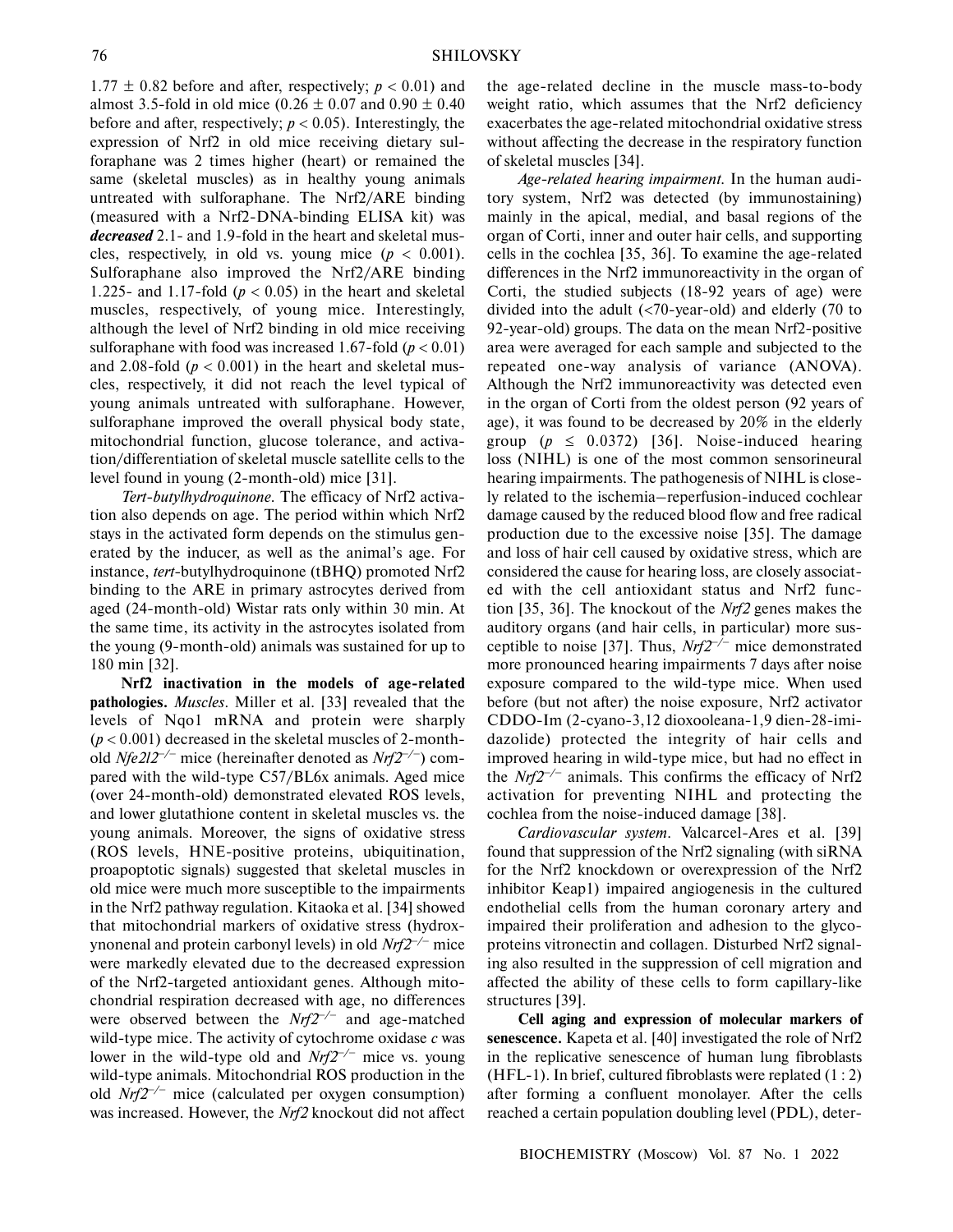mined by the formula  $\ln(N_f/N_i)/\ln 2$ , where  $N_f$  is the number of cells after subcultivation and  $N_i$  is the initial number of live cells in the culture, they were considered as replica tively senescent (unable to double within a certain period of time). In the replicatively senescent HFL-1 fibroblasts (∼42 PDL), the levels of oxidative stress and aging-related markers (percentage of cells positively stained for senes cence-associated β-galactosidase and expression of senes cence markers p16INK4a and p21) were higher [40]. In addition, cultured HFL-1 cells demonstrated a lower con tent of the Nrf2 protein (∼65%) and mRNA (45%) and downregulated expression of *Nqo1* (Nrf2 target gene) vs. young cells. Additional experiments have shown that young HFL-1 cells treated with the triterpenoid 18-gly cyrrhetinic acid (Nrf2 inducer) avoided senescence (unlike the control cells). The action of this compound is mediated via the Nrf2/Keap1 pathway, as 18-gly cyrrhetinic acid increased the content of Nrf2 3 times, while decreasing the content of Keap1 3 times [40].

 $Nrf2^{-/-}$  fibroblasts have a short lifespan [41]. Moreover, Jódar et al. [41] showed that *Nrf2–/–* mouse embryonic fibroblasts (MEFs) are prone to immortaliza tion after PDL 15. In contrast, selective Nrf2 activators, such as rapamycin [42], prevented cell aging and extend the lifespan of normal MEFs [43]. Nrf2-regulated enzymes, e.g., superoxide dismutase 1 (Sod1), can also prevent aging and inflammation in some cases [44]. Senescent cells, in their turn, contribute to the develop ment of age-related pathologies and loss of function, whereas their targeted depletion improves physiological functions and prolongs lifespan [42]. Thus, the levels of p16INK4a and p21 markers in the cerebral arteries are upregulated in 24-month-old mice compared to the young control animals [25].

Corenblum et al. [45] showed that even that the activity of neural stem progenitor cells (NSPCs) in Fisher 344 rats continuously declines with age, there is a critical period during the mid-age (13-15 months of age), when NSPC survival and regeneration sharply decrease. This specific temporal pattern for the compromised NSPC potential is accompanied by the decrease in the Nrf2 expression ( $p < 0.05$ ), after which (as well as before), no prominent changes in this parameter are observed until the age of 26 months. Suppression of the Nrf2 expression in young NSPCs with short interfering RNA significantly decreased NSPC survival and regeneration. On the con trary, Nrf2 overexpression in old NSPCs makes them sim ilar to young cells and promotes their survival and regen eration. Moreover, NSPCs from *Nrf2–/–* mice also demonstrated impaired proliferative and neurogenic potential [45].

In another model of the oxidative stress-induced aging called the stress-induced premature senescence (SIPS), cells with the suppressed activity of the Nrf2 inhibitor caveolin-1, which interferes with the Nrf2 nuclear translocation, exhibited less prominent signs of senescence (with the 2-fold increase in the of Nrf2 expression). Interestingly, the inhibitory effect of cave olin-1 was not mediated by Keap1 [46].

**A relation between Nrf2 activity, lifespan, and longevity.** Nrf2 is a crucial regulator of lifespan [47-50]. It is assumed that long-living species have an active cyto protective Nrf2-dependent pathway. Overexpression of the downstream components in the Nrf2 pathway pro longs the lifespan of *Drosophila* [48]. Long-living *Caenorhabditis elegans* models demonstrate an upregulat ed expression of Skn-1 (Nrf2 homolog in this organism) [49]. The activity of Nrf2 is also a crucial modifier of lifespan in vertebrates [50]. However, the total Nrf2 con tent does not necessarily decline with age. For instance, the levels of Nrf2 protein (and its nuclear translocation) were similar in the hearts of adult and young rat in the absence of oxidative stress (however, the efficiency of the Nrf2–ARE binding was impaired, thus reducing expres sion of the major antioxidant enzymes Ho-1, GST, and Gcl) [51].

In addition, the content of Nrf2 in the long-living naked mole-rat *Heterocephalus glaber* is comparable with that found in other rodent species with a shorter species specific lifespan [5]. Lewis et al. [5] suggested that the defense function of Nrf2 is related to its activity rather than its content. In this case, a reduced Keap1 level was essential for allowing Nrf2 to avoid ubiquitination and subsequent proteasomal degradation. Moreover, the authors also assumed a particularly important role of the two Nrf2 modifiers – p62/SQSTM1 (autophagosome related protein that counteracts Nrf2 proteasomal degra dation) and β-TrCP (E3 ubiquitin ligase that promotes Nrf2 proteasomal degradation) [5] (see below). Other physiological Nrf2-related adaptations include constitu tively elevated expression of Nrf2 (1.5-fold) and Nrf2 pathway downstream components in the thirteen-lined ground squirrel *Spermophilus tridecemlineatus* in the preparation for hibernation. These parameters return back to the normal values upon animal arousal and return to the active life [52].

The major data on the age-related changes in the levels of Nrf2 protein are shown in Fig. 2. Notwithstanding the data for the mid-age animals (age dynamics) and differences for some age groups of young(est) and old(est) animals, the age-related decline in the Nrf2 protein level is less pronounced in the liver (major site for the antioxidant defense and detoxifica tion), as the Nrf2 content did not decrease *below* 50% of the baseline level. Continuous decline in the Nrf2 protein content is typical for the cardiovascular system, while the nervous system holds an intermediate position.

Next, these results were compared with the data for other stages of Nrf2 activation (including expression of the Nrf2-encoding *Nfe2l2* gene and Nrf2-targeted genes, as well as Nrf2-ARE binding). The data are summarized in the table.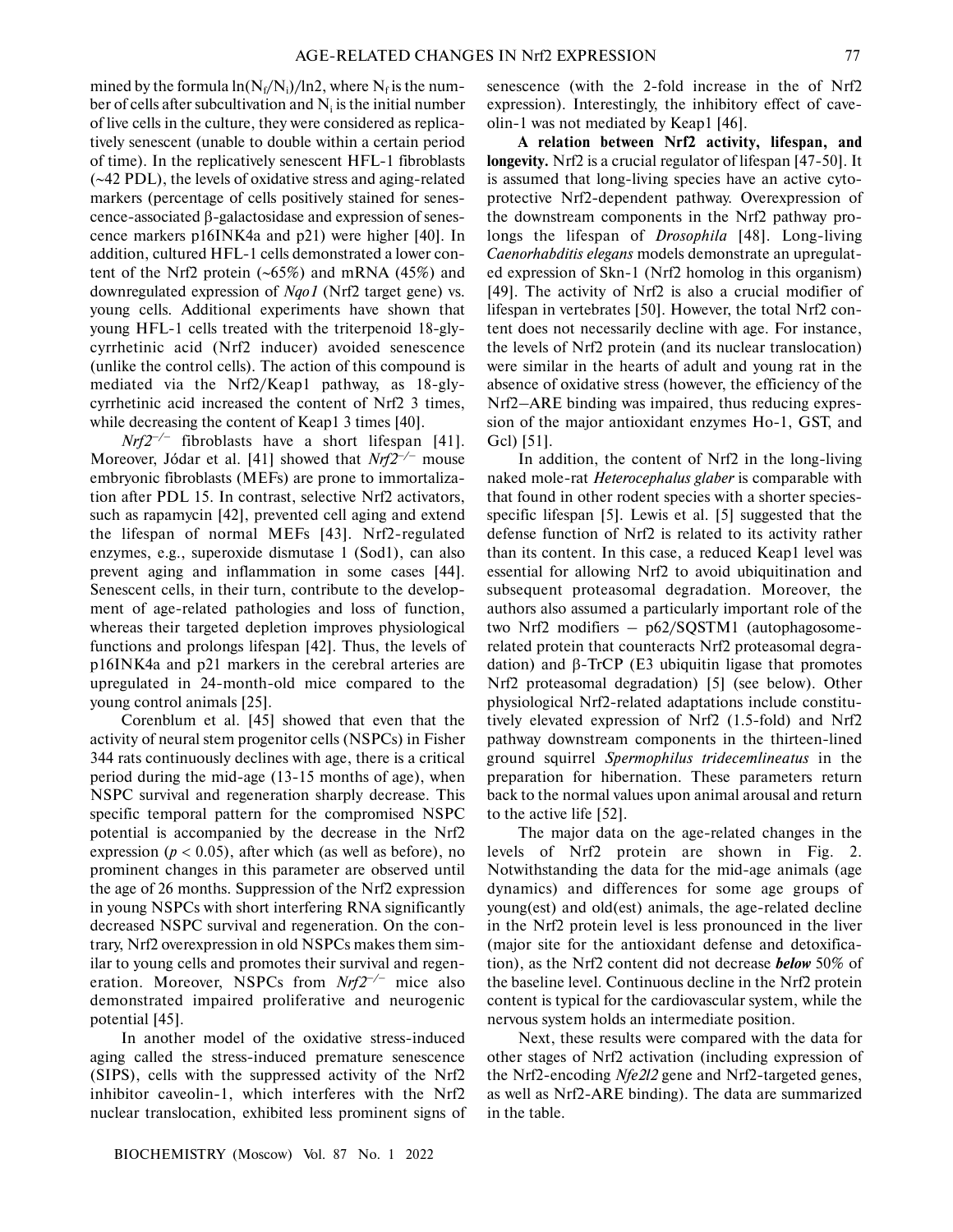

**Fig. 2.** Age-related changes in the Nrf2 protein content in laboratory animals (rats and mice). Nrf2 protein level in young animals is taken as 100%. The data from the following studies are shown: 1, Corenblum et al. [45], rats, brain; 2, Zhang et al. [67], mice, brain (cerebellum); 3, Duan et al. [8], mice, spinal cord; 4, Baek et al. [22], rats, tongue; 5, Suh et al. [12], rats, liver; 6, Smith et al. [20], rats, liver; 7, Shih and Yen [19], rats, liver; 8, Zhang et al. [67], mice, liver; 9, George et al. [26], rats, kidneys; 10, Ungvari et al. [14], rats, blood vessels; 11, Gounder et al. [23], mice, heart; 12, Silva-Palacios et al. [51], rats, heart; 13, Bose et al. [31], mice, heart; 14, Zhang et al. [67], mice, lungs.

**Nrf2 pathway regulators.** Systems involved in the Nrf2 suppression are components of the aging pro grams [4]. The most studied of them are the redox dependent Keap1 and redox-independent system of β transducin repeat-containing protein (β-TrCP) and glycogen synthase kinase 3 (GSK3) (Fig. 1). c-Myc is another inhibitor of Nrf2 action [53] (Fig. 1). Although Bach1 protein is not a direct Nrf2 inhibitor, it competes with Nrf2 for the binding to the ARE motif [10]. Beside GSK3, the activity of other kinases (e.g., Fyn kinase) may result in the Nrf2 inactivation followed by its export from the nucleus [54].

*Keap1*. Keap1 is the major Nrf2 regulator [54]. Although it was reported that *Keap1–/–* mice are nonvi able and die within the first three postnatal weeks [55], downregulation of Keap1 promotes toxin resistance and in some cases, may extend the lifespan of species such as *Drosophila melanogaster* [56]. Interestingly, in more evo lutionarily advanced birds (taxon Neoaves), Keap1 has underwent a profound remodeling and has virtually lost its potential to inhibit Nrf2 [57]. Constitutively active Nrf2 and, hence, induction of antioxidant enzymes are of critical importance for animals with rapid metabo lism [57, 58]. SAMP8 mice characterized by accelerated

aging have the same level of Keap1 protein as senescence resistant SAMR1 mice [18]. No age-related changes in the Keap1 mRNA content were observed in 10 to 50-day old *Drosophila* flies [58]. It was reported that excessive Keap1 amounts impair cell homeostasis and are observed in the models of premature aging [59-61]. Palsamy et al. [61] demonstrated that the unfolded protein response caused by stressors and endoplasmic reticulum oxidants leads to the decrease in the Keap1 promoter methylation followed by the upregulated Keap1 expression, resulting in the suppressed expression of the Nrf2 target genes and Nrf2 itself in human lens epithelium. Aging is accompa nied by the decrease in the extent of Keap1 promoter methylation in the lens, which reaches its minimum at the age of ∼75 years, thus creating prerequisites for the age-related rise in the Keap1 expression [61]. However, Safdar et al. [13] and Xu et al. [17] found no age-related increase in the Keap1 content.

Keap1 can act as a cell cycle regulator independently of Nrf2. Nrf2-depleted cells demonstrate a profoundly altered regulation of mitochondrial homeostasis due to the Keap1-driven degradation of Miro2 protein [62]. Moreover, Keap1 negatively regulates proliferation of endothelial cells and causes their aging [59, 60].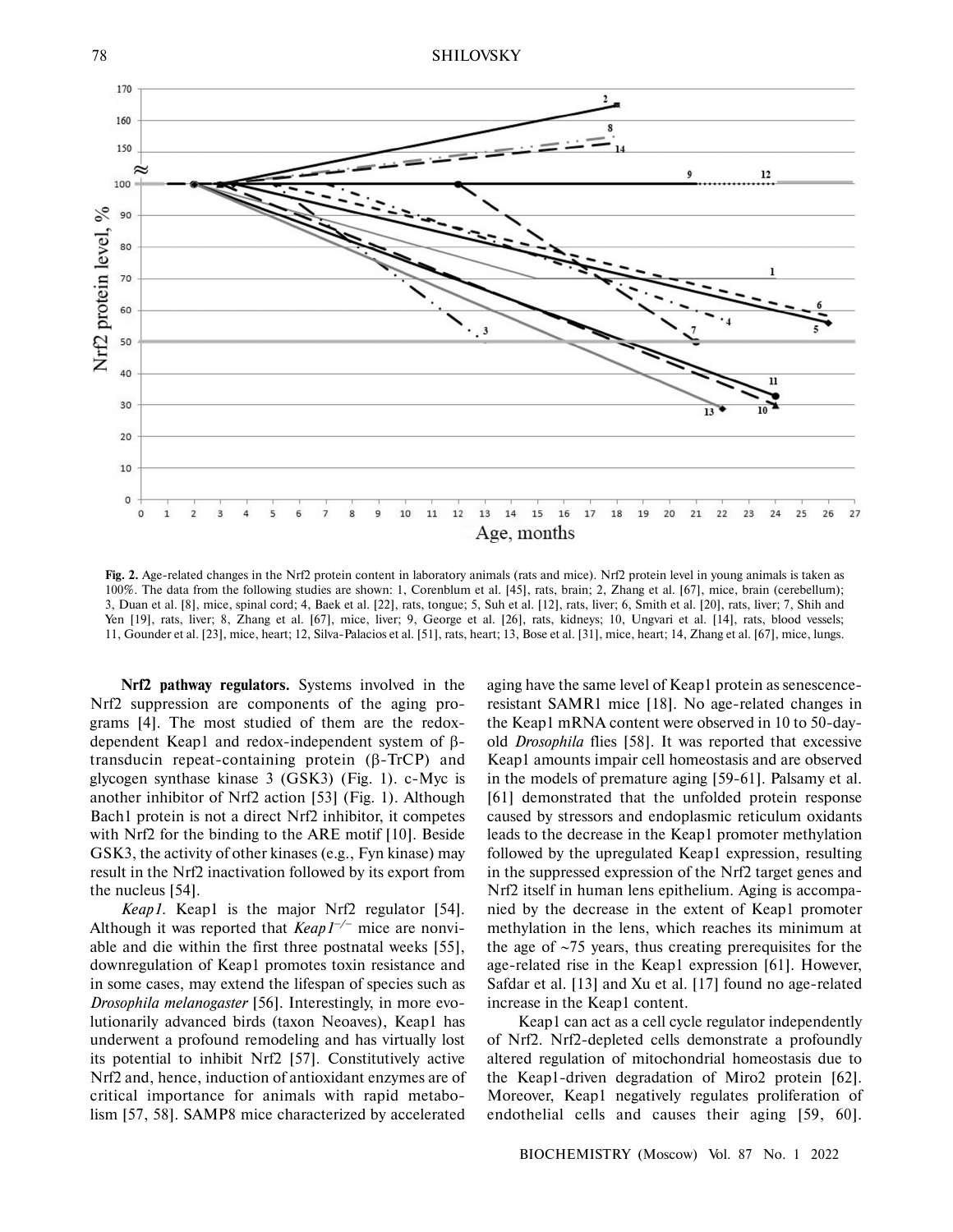Sachdeva et al. [28] examined the effects of genetic abla tion of Keap1 in the RPE of young (2-month-old) and mid-age (15-month-old) C57Bl6/J mice in the stress-free and stress-induced (sodium iodate, 5 mg/kg) settings [28]. They compared the oxidative stress-induced expression of Nrf2 and its target genes in mice with the tamoxifen-driv en Cre recombinase transgene (Tam-Cre; Keap1loxP) and age-matched Keap1loxP animals expressing Keap1 at the wild-type level [28]. Exposure to tamoxifen downreg ulated Keap1 expression by 50% (assessed by RT-qPCR in Tam-Cre Keap1loxP vs. Keap1loxP mice lacking tamoxifen-driven Cre recombinase transgene). The treat ment with  $\text{NaIO}_3$  upregulated expression of the Nrf2-targeted *Nqo1* gene 2.5-fold in old vs. young mice (*p* < 0.05), thus evidencing partial recovery of the cell response to oxidative stress altered by Nrf2 in the RPE. The amount of transcripts of the *Gclm* and *Ho-1* genes in 15-month-old mice was not changed by the Keap1 knockdown. Exposure to  $NaIO<sub>3</sub>$  of the old mice with the wild-type Keap1 level (Keap1loxP) caused no activation of Nqo1 expression, which agrees with the above data. Induction of the Nrf2 pathway by  $NaIO_3$  was partially restored in the RPE of aged (15-month-olds) C57Bl6/J mice after knockdown of the Nrf2 negative regulator Keap1 (Tam- Cre; Keap1loxP) compared to the Keap1loxP mice. These data demonstrate that the RPE of old mice is more sus ceptible to the oxidative damage due to the impaired Nrf2 signaling pathway. Activation of this pathway may be a highly promising approach for developing novel pharma cological or genetic therapeutic strategies [28]. The clini cal importance of the Nrf2/Keap1 imbalance may be related to the age-related disorders [60].

# THE ROLE OF INDIVIDUAL COMPONENTS OF THE Nrf2/ARE AXIS IN THE AGE-RELATED CHANGES, AGING, AND LONGEVITY

When speaking about the role of a particular protein in aging or anti-aging programs, the most commonly referred to features are age-related increase in its content (or activity), involvement in the developing of age-related pathologies, and counteraction of processes of cell repair and antioxidant defense (for Keap1, it implies the binding to Nrf2 followed by the proteasomal degradation of the latter). The (over)activation of Keap1 impairs the func tioning of the cell antioxidant system. Although Keap1 was shown to be a subject of the nuclear import/export [62], the vast majority of its activity is detected in the cytosol. At the same time, it was found that it is the nuclear Nrf2 fraction (rather than the cytoso lic one) that decreases with age.

Thus, it can be concluded that despite that fact that Keap1 is the most powerful Nrf2 inhibitor and, conse quently, the major target for pharmacological interven tion [30], it cannot be fully considered as a protein

involved in the aging program. Instead, this role belongs to proteins responsible for nuclear Nrf2 shuttling, as well as for the Nrf2 activity as a transcription factor.

Bach1 and c-Myc. It is believed that the ARE-governed gene expression depends on the balance between Nrf2 and Bach1 in the nucleus [63]. Bach1 downregulates gene expression by competing with Nrf2 for binding to the ARE in the gene promoters, which results in the loss of inducibility for some of the Nrf2-regulated genes [64]. The heme level affects the intracellular distribution of Bach1, its nuclear export, and activation of Ho-1 expres sion [65]. Participation of the Bach1 residues C557 and C574 in the ARE/Ho-1 dissociation suggests that the Bach1 activity depends on the cell redox status [66]. The content of Bach1 increases with age; thus, it was found to be higher in aged (21-month-old) C57BL/6J mice vs. young (6-month-old) animals [67]. Likewise, bronchial epithelial cells of elderly (67-69 years of age) vs. young (28-29 years of age) individuals also contained *higher* amounts of the BACH1 protein [21]. Shenvi et al. [68] found that Nrf2 binding to the Gclc gene ARE was markedly *lower* (50  $\pm$  17%,  $p \le 0.05$ ) in aged (24 to 28-month-old) vs. young (2 to 5-month-old) Fischer 344 rats and that the activity of the ARE-driven transcriptional response decreased with aging in the pres ence of Bach1. Moreover, the baseline level of the c-Myc and Bach1 proteins also increased with age in all tissues: the content of c-Myc was elevated by 170, 87, and 90% and the content of Bach1 increased by 80, 50, and 150% in the cerebellum, liver, and lungs, respectively. Chronic exposure to the airborne nano-sized particulate mat ter (nPM) increase the tissue levels of c-Myc in 6-month old mice, but not in older animals. In contrast, the con tent of Bach1 was not affected by nPM in the 6-month old mice, but was elevated in the older animals [67].

**p62**/sequestosome1 (SQSTM1) is an adapter protein that binds and delivers ubiquitinated proteins to autophagosomes during autophagy. It contains the STGE motif similar to that of the Keap1-interacting ETGE sequence in the Neh2 domain of Nrf2. This motif accounts for the direct interaction between p62 and Keap1, so that p62 sequesters Keap1 in autophagosomes for its subsequent degradation [69]. Autophagy may be another important process for the Nrf2 regulation during senescence. Expression of p62 declines with age [70] and its loss and/or decline reduce the lifespan [71]. It was shown that  $p62^{-/-}$  mice develop the senile phenotype faster and their tissues are characterized by the prooxi dant environment due to the impaired electron transport in the mitochondrial respiratory chain.

**GSK3**β**.** Proteins may be phosphorylated by GSK3β kinase, which often results in their subsequent ubiquitina tion and proteasomal degradation mediated by the rele vant adaptor proteins (e.g., F-box proteins). The GSK3β activity is elevated with age both *in vivo* and *in vitro*. In particular, the baseline level for the inactive GSK3 protein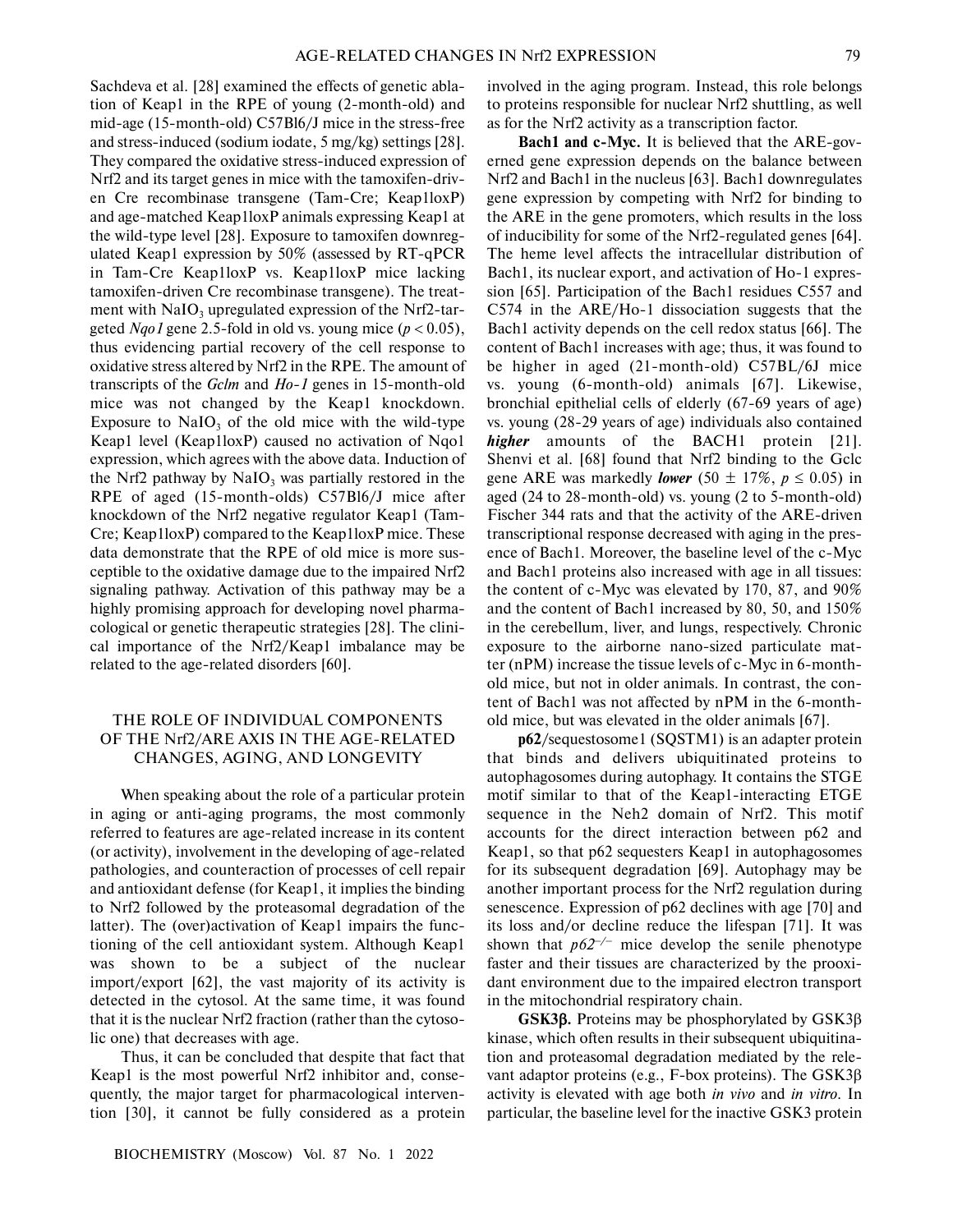in aged (18-month-old) Syrian hamsters (*Meso-cricetus auratus*) was significantly *lower* than in the young (1 to 3 month-old) animals [72]. Moreover, the fraction of the inactive protein was also twice **lower** in the 1.5-year-old vs. 3-week-old female animals [73]. At the age of 10 months, the activity of hepatic Akt and GSK3β was sub stantially *higher* in SAMP8 vs. SAMR mice. It is believed that the decrease in the Nrf2 nuclear translocation due to the elevated GSK3β activity may promote oxidative stress in SAMP8 mice [18]. It was found that despite virtually unchanged total GSK3β content in the stationary culture of mouse primary cortical neurons, the fraction of GSK3β phosphorylated by the S9 residue (i.e., inactive enzyme) decreased from >30% at 3 days-*in vitro* (DIV) to 15% at 12 DIV [73]. Compared to mid-age (PDL, 38-41) and young (PDL, 26-30) human WI-38 fibroblasts, old cells (PDL, 58-64) displayed typical signs of senescence, including enlarged size, flattened shape, and elevated senescence-associated β-galactosidase activity, which lacked in the young and mid-age cells. The nuclei in the old cells demonstrated an increased content of both GSK3 isoforms – GSK3 $α$  and GSK3 $β$  [74]. Another evidence in favor of the GSK3β involvement in the aging program may be changes in its activity observed in the age-related dis eases. In particular, GSK3β was shown to selectively phos phorylate tau-protein at the residues sites typically hyper phosphorylated in the protein found in the brain neurons of patients with the Alzheimer's disease (AD) [75]. Moreover, the brain level of GSK3β in AD patients is increased by 50% [75]. Inhibition of GSK3β attenuated the cognitive deficits associated with AD and other disor ders. The GSK3β activity was found to be elevated in the cellular (growth factor deprivation) and animal (cerebral ischemia) models of neurodegeneration [76]. The pro inflammatory GSK3β potential is accounted for by the induction of IL-1 $\beta$ , IFN- $\gamma$ , IL-6, and IL-12 and suppression of IL-10 synthesis [77]. Our interest in this kinase within the framework of this article is due to its regulatory effects on Nrf2. These effects are mediated via at least three pathways: (i) GSK3 and βTrCP are directly involved in the Nrf2 degradation by promoting its ubiquitination and proteasomal cleavage (and not just its inactivation as in the case of other kinases); (ii) GSK3 drives the ultradi an rhythms of Nrf2; it phosphorylates Fyn kinase, which is translocated to the nucleus, where it modifies Nrf2 for the following export to the cytosol; and (iii) GSK3 phos phorylates proteins involved in the positive feedback loop regulating circadian rhythms (Bmal1 and Clock), leading to their proteasomal degradation and downregulation of Nrf2 expression (it should be noted that the promoter regions of the genes regulating biorhythms, such as *Cry1*, *Cry2*, and *Rev-erb*α, as well as the Nrf2-encoding *Nfe2l2*, contain the E-box, so that their transcription is positively regulated by the Clock/Bmal1 complex [9, 78]). Altogether, the above data indirectly confirm GSK3β as an important component of the aging program.

#### **CONCLUSIONS**

Senescence is related to the elevated ROS produc tion and increased oxidative stress paralleled by the decrease in the activity of major antioxidant enzymes and compounds (superoxide dismutases, catalase, glu tathione), which contribute to the development of various pathologies [24]. The evolutionarily conserved pathway of the Nrf2-mediated antioxidant response maintains the cellular redox homeostasis and sustains it at the level typ ical for young cells by regulating transcription of cytopro tective genes. The level of Nrf2 expression declines with age both in *in vivo* and *in vitro* settings, which results in more pronounced oxidative stress. Age-related changes may result in the impaired expression of the Nrf2 target genes (*Nqo1*, *Ho-1*, *Gcl*) due to the decrease in the total content of Nrf2 mRNA and protein, decline in the amount of the Nrf2 nuclear fraction, impaired Nrf2 bind ing to the AREs, and suppression of the Nrf2-driven expression. Thus, impairments in the cell antioxidant defense in old animals due to the Nrf2 deficiency may result in the accumulation of harmful amounts of ROS [22]. Genetic ablation of Nrf2 aggravates the age related induction of senescence markers and inflammato ry SASP cues [25], as well as accelerates cell aging by causing chronic inflammation [25, 79, 80]. Nrf2-defi cient mice also display an elevated sensitivity to some pharmacological and ecological toxins [81]. An insuffi cient activity of the Nrf2 pathway plays a crucial role in the emergence and development of certain toxic and chronic diseases related to the oxidative stress. Nrf2-defi cient animals are more susceptible to the development of age-related disorders, such as cardiovascular dis eases [82], skeletal muscle atrophy [83], cancer [46], and retinal diseases [84], and are characterized by a shorter lifespan and premature aging [46]. In particular, the age related decrease in the major cellular antioxidant glu tathione may be related to the impaired regulation of the ARE-driven gene expression. Chemoprotective agents targeting Keap1, such as lipoic acid, sulforaphane, and other Nrf2 activators, can only partially compensate for this loss [30, 85-92] by suppressing the Keap1-mediated degradation pathway, but not fully abrogating it. Moreover, their effect progressively decreased with age. The most probable candidates for the role of a "grey emi nence" implicitly accounting for the age-related decline in the Nrf2 activity are c-Myc, GSK3β, and Bach1.

Therefore, along with comparison of the defense sys tem functioning in short- and long-living species [2, 5, 6, 57, 93-98] and search for the novel antioxidants [99-101] and Nrf2 activators [30, 85-89], the promising approach in biogerontology studies may be the design and synthesis of substances with multiple effects, such as a hybrid com pound derived from sulforaphane (Nrf2 activator) and melatonin (regulator of biorhythms) [102], as well as molecules simultaneously acting as GSK3β inhibitors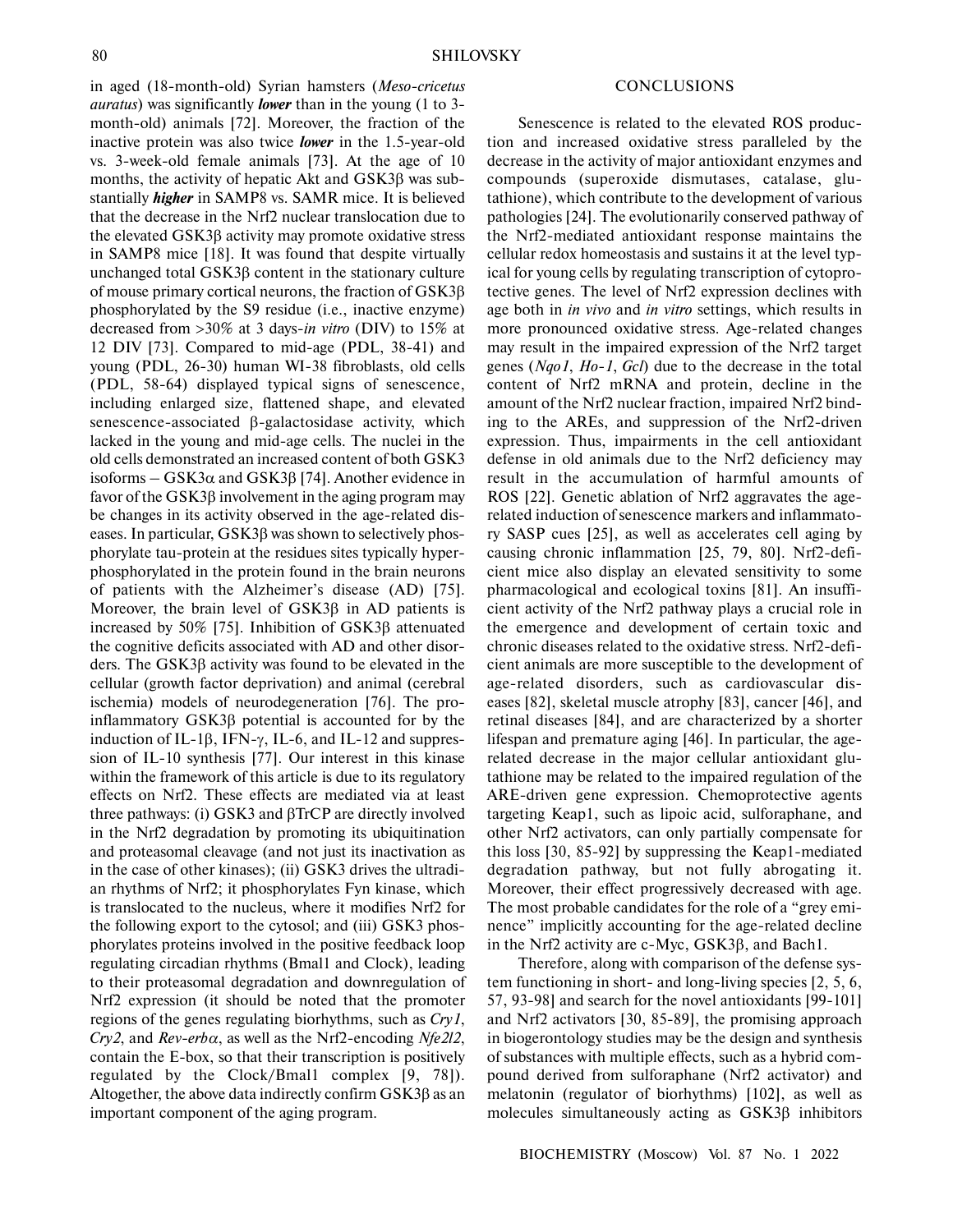and Nrf2 activators (2,4-dihydropyrano[2,3-c]pyra zoles [103]) or capable of regulating the Nrf2 inactivation pathways (GSK3β, FYN, and DYRK1A) [104]. Hence, the Nrf2 signaling pathway as the major regulator of high ly coordinated antioxidant response, may be as a thera peutic target for protecting the cells from the age-related ROS accumulation and preventing age-related patholo gies via the redox homeostasis restoration. Moreover, future studies of the Nrf2 signaling in humans and on the ability of different substances to activate Nrf2 in order to prevent chronic age-related disorders caused by the cell senescence will provide a deeper insight into the role of Nrf2 activation as a potential approach to promoting longevity.

**Funding.** The study was supported by the Russian Foundation for Basic Research (project no. 18-29-13037).

**Ethics declarations.** Author declares no conflicts of interest. No description of studies with human subjects or animals is provided in the paper.

#### REFERENCES

- 1. Skulachev, M. V., Severin, F. F., and Skulachev, V. P. (2015) Aging as an evolvability-increasing program which can be switched off by organism to mobilize additional resources for survival, *Curr. Aging Sci*., **8**, 95-109, doi: 10.2174/ 1874609808666150422122401.
- 2. Skulachev, V. P., Holtze, S., Vyssokikh, M. Y., Bakeeva, L. E., Skulachev, M. V., et al. (2017) Neoteny, prolongation of youth: From naked mole rats to "naked apes" (humans), *Physiol. Rev*., **97**, 699-720, doi: 10.1152/physrev. 00040.2015.
- 3. Skulachev, V. P. (2019) Phenoptosis as a phenomenon widespread among many groups of living organisms includ ing mammals (Commentary to the paper by E. R. Galimov, J. N. Lohr, and D. Gems (2019), *Biochemistry (Moscow)*, **84**, 1433-1437), *Biochemistry (Moscow)*, **84**, 1438-1441, doi: 10.1134/S0006297919120022.
- 4. Skulachev, V. P., Shilovsky, G. A., Putyatina, T. S., Popov, N. A., Markov, A. V., et al. (2020) Perspectives of *Homo sapiens* lifespan extension: focus on external or internal resources? *Aging (Albany NY)*, **12**, 5566-5584, doi: 10.18632/aging.102981.
- 5. Lewis, K. N., Wason, E., Edrey, Y. H., Kristan, D. M., Nevo, E., et al. (2015) Regulation of Nrf2 signaling and longevity in naturally long-lived rodents, *Proc. Natl. Acad. Sci. USA*, **112**, 3722-3727, doi: 10.1073/pnas.1417566112.
- 6. Vyssokikh, M. Y., Holtze, S., Averina, O. A., Lyamzaev, K. G., Panteleeva, A. A., et al. (2020) Mild depolarization of the inner mitochondrial membrane is a crucial compo nent of an anti-aging program, *Proc. Natl. Acad. Sci. USA*, **117**, 6491-6501, doi: 10.1073/pnas.1916414117.
- 7. Cuadrado, A. (2015) Structural and functional characteri zation of Nrf2 degradation by glycogen synthase kinase 3/β-TrCP, *Free Radic. Biol. Med*., **88**, 147-157, doi: 10.1016/j.freeradbiomed.2015.04.029.

- 8. Duan, W. S., Zhang, R. Y., Guo, Y. S., Jiang, Y. F., Huang, Y. L., et al. (2009) Nrf2 activity is lost in the spinal cord and its astrocytes of aged mice, *In vitro Cell. Dev. Biol. Anim*., **45**, 388-397, doi: 10.1007/s11626-009-9194-5.
- 9. Shilovsky, G. A., Putyatina, T. S., Morgunova, G. V., Seliverstov, A. V., Ashapkin, V. V., et al. (2021) A crosstalk between the biorhythms and gatekeepers of longevity: Dual role of glycogen synthase kinase-3, *Biochemistry (Moscow)*, **86**, 433-448, doi: 10.1134/S0006297921040052.
- 10. Tebay, L. E., Robertson, H., Durant, S. T., Vitale, S. R., Penning, T. M., et al. (2015) Mechanisms of activation of the transcription factor Nrf2 by redox stressors, nutrient cues, and energy status and the pathways through which it attenuates degenerative disease, *Free Radic. Biol. Med*., **88**, 108-146, doi: 10.1016/j.freeradbiomed.2015.06.021.
- 11. Kobayashi, E. H., Suzuki, T., Funayama, R., Nagashima, T., Hayashi, M., et al. (2016) Nrf2 suppresses macrophage inflammatory response by blocking proinflam matory cytokine transcription, *Nat. Commun*., **7**, 11624, doi: 10.1038/ncomms11624.
- 12. Suh, J. H., Shenvi, S. V., Dixon, B. M., Liu, H., Jaiswal, A. K., et al. (2004) Decline in transcriptional activity of Nrf2 causes age-related loss of glutathione synthesis, which is reversible with lipoic acid, *Proc. Natl. Acad. Sci. USA*, **101**, 3381-3386, doi: 10.1073/pnas.0400282101.
- 13. Safdar, A., deBeer, J., and Tarnopolsky, M. A. (2010) Dysfunctional Nrf2-Keap1 redox signaling in skeletal mus cle of the sedentary old, *Free Radic. Biol. Med*., **49**, 1487- 1493, doi: 10.1016/j.freeradbiomed.2010.08.010.
- 14. Ungvari, Z., Bailey-Downs, L., Sosnowska, D., Gautam, T., Koncz, P., et al. (2011) Vascular oxidative stress in aging: a homeostatic failure due to dysregulation of NRF2-mediated antioxidant response, *Am. J. Physiol. Heart Circ. Physiol*., **301**, 363-372, doi: 10.1152/ajpheart. 01134.2010.
- 15. Ungvari, Z., Bailey-Downs, L., Gautam, T., Sosnowska, D., Wang, M., et al. (2011) Age-associated vascu lar oxidative stress, Nrf2 dysfunction, and NF-κB activation in the nonhuman primate *Macaca mulatta*, *J. Gerontol. A Biol. Sci. Med. Sci*., **66**, 866-875, doi: 10.1093/gerona/glr092.
- 16. Zhang, H., Davies, K. J. A., and Forman, H. J. (2015) Oxidative stress response and Nrf2 signaling in aging, *Free Radic. Biol. Med*., **88** (Pt B), 314-336, doi: 10.1016/ j.freeradbiomed.2015.05.036.
- 17. Xu, S. F., Ji, L. L., Wu, Q., Li, J., and Liu, J. (2018) Ontogeny and aging of Nrf2 pathway genes in livers of rats, *Life Sci*., **203**, 99-104, doi: 10.1016/j.lfs.2018.04.018.
- 18. Tomobe, K., Shinozuka, T., Kuroiwa, M., and Nomura, Y. (2012) Age-related changes of Nrf2 and phosphorylated GSK- 3β in a mouse model of accelerated aging (SAMP8), *Arch. Gerontol. Geriatr*., **54**, 1-7, doi: 10.1016/j.archger.2011.06.006.
- 19. Shih, P. H., and Yen, G. C. (2007) Differential expressions of antioxidant status in aging rats: the role of transcription al factor Nrf2 and MAPK signaling pathway, *Biogerontology*, **8**, 71-80, doi: 10.1007/s10522-006-9033-y.
- 20. Smith, E. J., Shay, K. P., Thomas, N. O., Butler, J. A., Finlay, L. F., et al. (2015) Age-related loss of hepatic Nrf2 protein homeostasis: potential role for heightened expres sion of miR-146a, *Free Radic. Biol. Med*., **89**, 1184-1191, doi: 10.1016/j.freeradbiomed.2015.11.003.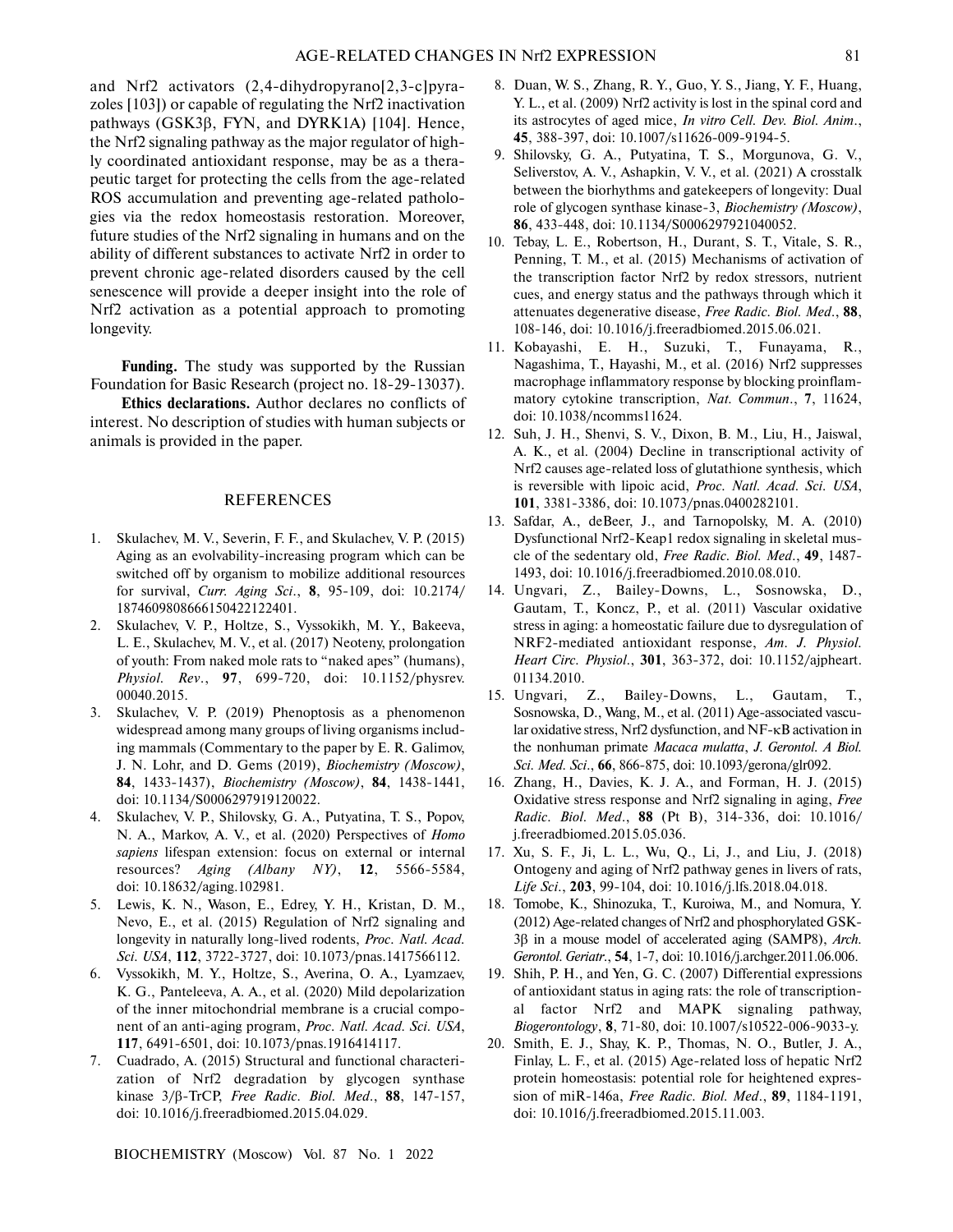- 21. Zhou, L., Zhang, H., Davies, K. J. A., and Forman, H. J. (2018) Aging-related decline in the induction of Nrf2-reg ulated antioxidant genes in human bronchial epithelial cells, *Redox Biol*., **14**, 35-40, doi: 10.1016/j.redox.2017. 08.014.
- 22. Baek, M. K., Lee, H., Kim, K. O., Kwon, H. J., Chung, M. H., et al. (2017) Age-related changes in nuclear factor erythroid 2-related factor 2 and reactive oxygen species and mitochondrial structure in the tongues of Fischer 344 rats, *Clin. Exp. Otorhinolaryngol*., **10**, 357-362, doi: 10.21053/ ceo.2016.01095.
- 23. Gounder, S. S., Kannan, S., Devadoss, D., Miller, C. J., Whitehead, K. J., et al. (2012) Impaired transcriptional activity of Nrf2 in age-related myocardial oxidative stress is reversible by moderate exercise training, *PLoS One*, **7**, e45697, doi: 10.1371/journal.pone.0045697.
- 24. Ungvari, Z., Tarantini, S., Kiss, T., Wren, J. D., Giles, C. B., et al. (2018) Endothelial dysfunction and angio genesis impairment in the ageing vasculature, *Nat. Rev. Cardiol*., **15**, 555-565, doi: 10.1038/s41569-018-0030-z.
- 25. Fulop, G. A., Kiss, T., Tarantini, S., Balasubramanian, P., Yabluchanskiy, A., et al. (2018) Nrf2 deficiency in aged mice exacerbates cellular senescence promoting cere brovascular inflammation, *GeroScience*, **40**, 513-521, doi: 10.1007/s11357-018-0047-6.
- 26. George, L., Lokhandwala, M. F., and Asghar, M. (2009) Exercise activates redox-sensitive transcription factors and restores renal D1 receptor function in old rats, *Am. J. Physiol. Renal Physiol*., **297**, 1174-1180, doi: 10.1152/ ajprenal.00397.2009.
- 27. Li, M., Liu, R. M., Timblin, C. R., Meyer, S. G., Mossman, B. T., et al. (2006) Age affects ERK1/2 and Nrf2 signaling in the regulation of GCLC expression, *J. Cell Physiol*., **206**, 518-525.
- 28. Sachdeva, M. M., Cano, M., and Handa, J. T. (2014) Nrf2 signaling is impaired in the aging RPE given an oxidative insult, *Exp. Eye Res*., **119**, 111-114, doi: 10.1016/j.exer. 2013.10.024.
- 29. Wu, D. M., Ji, X., Ivanchenko, M. V., Chung, M., Piper, M., et al. (2021) Nrf2 overexpression rescues the RPE in mouse models of retinitis pigmentosa, *JCI Insight*, **6**, e145029, doi: 10.1172/jci.insight.145029.
- 30. Robledinos-Antón, N., Fernández-Ginés, R., Manda, G., and Cuadrado, A. (2019) Activators and inhibitors of NRF2: a review of their potential for clinical development, *Oxid. Med*. *Cell*. *Longev*., **2019**, 9372182, doi: 10.1155/ 2019/9372182.
- 31. Bose, C., Alves, I., Singh, P., Palade, P. T., Carvalho, E., et al. (2020) Sulforaphane prevents age-associated cardiac and muscular dysfunction through Nrf2 signaling, *Aging Cell*, **19**, e13261, doi: 10.1111/acel.13261.
- 32. Alarcón-Aguilar, A., Luna-López, A., Ventura-Gallegos, J. L., Lazzarini, R., Galván-Arzate, S., et al. (2014) Primary cultured astrocytes from old rats are capable to activate the Nrf2 response against MPP+ toxicity after tBHQ pretreatment, *Neurobiol. Aging*, **35**, 1901-1912, doi: 10.1016/j.neurobiolaging.2014.01.143.
- 33. Miller, C. J., Gounder, S. S., Kannan, S., Goutam, K., Muthusamy, V. R., et al. (2012) Disruption of Nrf2/ARE signaling impairs antioxidant mechanisms and promotes

cell degradation pathways in aged skeletal muscle, *Biochim. Biophys. Acta*, **1822**, 1038-1050, doi: 10.1016/j.bbadis. 2012.02.007.

- 34. Kitaoka, Y., Tamura, Y., Takahashi, K., Takeda, K., Takemasa, T., et al. (2019) Effects of Nrf2 deficiency on mitochondrial oxidative stress in aged skeletal muscle, *Physiol. Rep*., **7**, e13998, doi: 10.14814/phy2.13998.
- 35. Li, D., Zhao, H., Cui, Z. K., and Tian, G. (2021) The role of Nrf2 in hearing loss, *Front. Pharmacol*., **12**, 620921, doi: 10.3389/fphar.2021.620921.
- 36. Hosokawa, K., Hosokawa, S., Ishiyama, G., Ishiyama, A., and Lopez, I. A. (2018) Immunohistochemical localization of Nrf2 in the human cochlea, *Brain Res*., **1700**, 1-8, doi: 10.1016/j.brainres.2018.07.004.
- 37. Hoshino, T., Tabuchi, K., Nishimura, B., Tanaka, S., Nakayama, M., et al. (2011) Protective role of Nrf2 in age related hearing loss and gentamicin ototoxicity, *Biochem. Biophys. Res. Commun*., **415**, 94-98, doi: 10.1016/j.bbrc. 2011.10.019.
- 38. Honkura, Y., Matsuo, H., Murakami, S., Sakiyama, M., Mizutari, K., et al. (2016) Nrf2 is a key target for preven tion of noise-induced hearing loss by reducing oxidative damage of cochlea, *Sci. Rep*., **6**, 19329, doi: 10.1038/ srep19329.
- 39. Valcarcel-Ares, M. N., Gautam, T., Warrington, J. P., Bailey-Downs, L., Sosnowska, D., et al. (2012) Disruption of Nrf2 signaling impairs angiogenic capacity of endothe lial cells: implications for microvascular aging, *J. Gerontol. A Biol. Sci. Med. Sci*., **67**, 821-829, doi: 10.1093/gerona/ glr229.
- 40. Kapeta, S., Chondrogianni, N., and Gonos, E. S. (2010) Nuclear erythroid factor 2-mediated proteasome activation delays senescence in human fibroblasts, *J. Biol. Chem*., **285**, 8171-8184, doi: 10.1074/jbc.M109.031575.
- 41. Jódar, L., Mercken, E. M., Ariza, J., Younts, C., González- Reyes, J. A., et al. (2011) Genetic deletion of Nrf2 pro motes immortalization and decreases life span of murine embryonic fibroblasts, *J. Gerontol. A Biol. Sci. Med. Sci*., **66**, 247-256, doi: 10.1093/gerona/glq181.
- 42. Wang, R., Yu, Z., Sunchu, B., Shoaf, J., Dang, I., et al. (2017) Rapamycin inhibits the secretory phenotype of senescent cells by a Nrf2-independent mechanism, *Aging Cell*, **16**, 564-574, doi: 10.1111/acel.12587.
- 43. Lerner, C., Bitto, A., Pulliam, D., Nacarelli, T., Konigsberg, M., et al. (2013) Reduced mammalian target of rapamycin activity facilitates mitochondrial retro grade signaling and increases life span in normal human fibroblasts, *Aging Cell*, **12**, 966-977, doi: 10.1111/acel. 12122.
- 44. Zhang, Y., Unnikrishnan, A., Deepa, S. S., Liu, Y., Li, Y., et al. (2017) A new role for oxidative stress in aging: The accelerated aging phenotype in  $Sod1^{-/-}$  mice is correlated to increased cellular senescence, *Redox Biol*., **11**, 30-37, doi: 10.1016/j.redox.2016.10.014.
- 45. Corenblum, M. J., Ray, S., Remley, Q. W., Long, M., et al. (2016) Reduced Nrf2 expression mediates the decline in neural stem cell function during a critical middle-age peri od, *Aging Cell*, **15**, 725-736, doi: 10.1111/acel.12482.
- 46. Volonte, D., Liu, Z., Musille, P. M., Stoppani, E., Wakabayashi, N., et al. (2013) Inhibition of nuclear factor-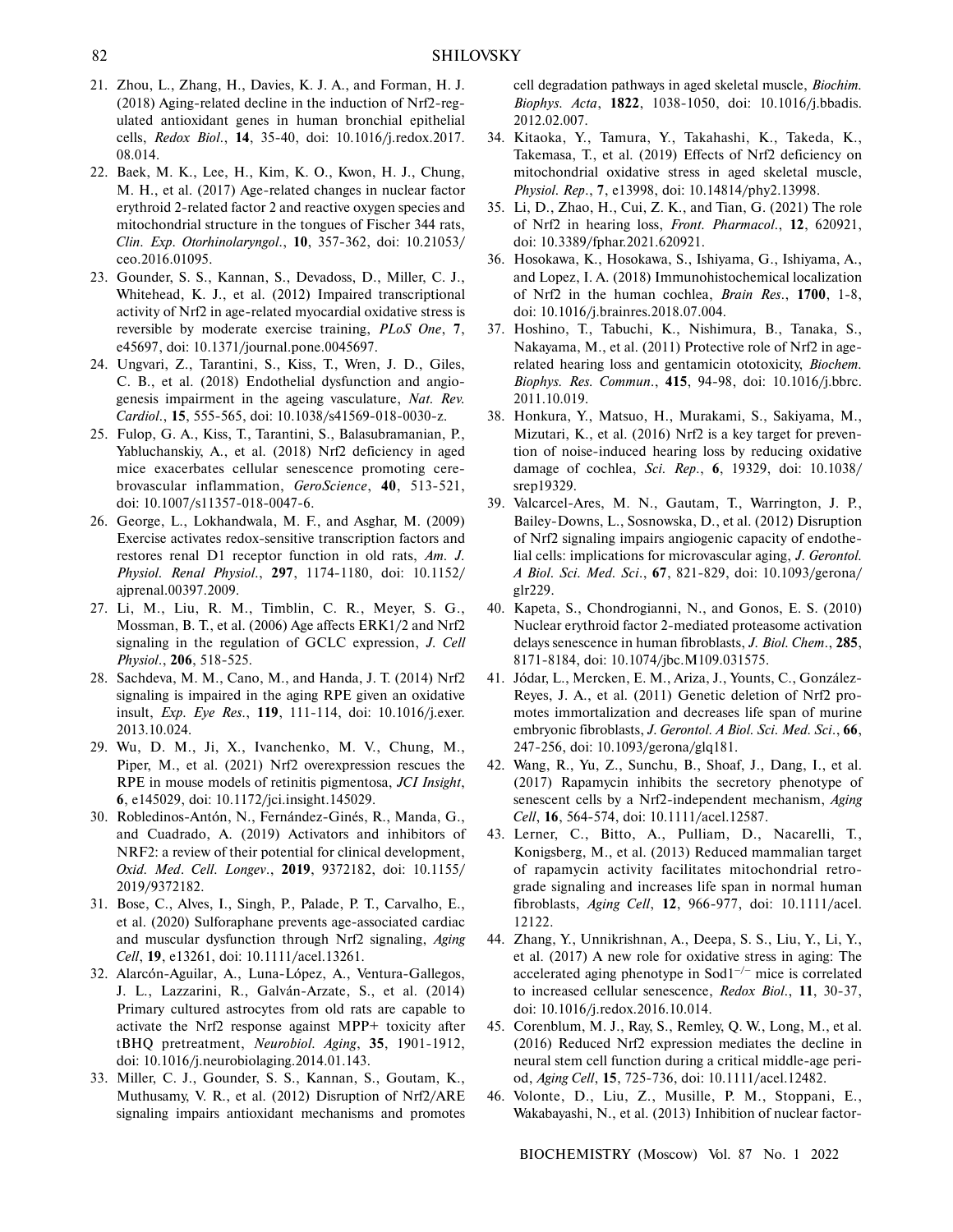erythroid 2-related factor (Nrf2) by caveolin-1 promotes stress-induced premature senescence, *Mol. Biol. Cell*, **24**, 1852-1862, doi: 10.1091/mbc.E12-09-0666.

- 47. Kubben, N., Zhang, W., Wang, L., Voss, T. C., Yang, J., et al. (2016) Repression of the antioxidant Nrf2 pathway in premature aging, *Cell*, **165**, 1361-1374, doi: 10.1016/j.cell. 2016.05.017.
- 48. Orr, W. C., Radyuk, S. N., Prabhudesai, L., Toroser, D., Benes, J. J., et al. (2005) Overexpression of glutamate-cys teine ligase extends life span in *Drosophila melanogaster*, *J. Biol. Chem*., **280**, 37331-37338, doi: 10.1074/jbc. M508272200.
- 49. Jasper, H. (2008) SKNy worms and long life, *Cell*, **132**, 915-916, doi: 10.1016/j.cell.2008.03.002.
- 50. Bruns, D. R., Drake, J. C., Biela, L. M., Peelor, F. F. 3rd, Miller, B. F., et al. (2015) Nrf2 signaling and the slowed aging phenotype: evidence from long-lived models, *Oxid. Med. Cell. Longev*., **2015**, 732596, doi: 10.1155/2015/ 732596.
- 51. Silva-Palacios, A., Ostolga-Chavarría, M., Buelna-Chontal, M., Garibay, C., Hernández-Reséndiz, S., et al. (2017) 3-NP-induced Huntington's-like disease impairs Nrf2 activation without loss of cardiac function in aged rats, *Exp. Gerontol*., **96**, 89-98, doi: 10.1016/j.exger. 2017.06.009.
- 52. Morin, P. Jr, Ni, Z., McMullen, D. C., and Storey, K. B. (2008) Expression of Nrf2 and its downstream gene targets in hibernating 13-lined ground squirrels, *Spermophilus tridecemlineatus*, *Mol. Cell. Biochem*., **312**, 121-129, doi: 10.1007/s11010-008-9727-3.
- 53. Levy, S., and Forman, H. J. (2010) C-Myc is a Nrf2-interacting protein that negatively regulates phase II genes through their electrophile responsive elements, *IUBMB Life*, **62**, 237-246, doi: 10.1002/iub.314.
- 54. Jain, A. K., and Jaiswal, A. K. (2007) GSK3β acts upstream of Fyn kinase in regulation of nuclear export and degrada tion of NF-E2 related factor 2, *J. Biol. Chem*., **282**, 16502- 16510, doi: 10.1074/jbc.M611336200.
- 55. Wakabayashi, N., Itoh, K., Wakabayashi, J., Motohashi, H., Noda, S., et al. (2003) Keap1-null mutation leads to postna tal lethality due to constitutive Nrf2 activation, *Nat. Genet*., **35**, 238-425, doi: 10.1038/ng1248.
- 56. Sykiotis, G. P., and Bohmann, D. (2010) Stress-activated cap'n'collar transcription factors in aging and human dis ease, *Sci. Signal*., **3**, re3, doi: 10.1126/scisignal.3112re3.
- 57. Castiglione, G. M., Xu, Z., Zhou, L., and Duh, E. J. (2020) Adaptation of the master antioxidant response con nects metabolism, lifespan and feather development path ways in birds, *Nat. Commun*., **11**, 2476, doi: 10.1038/ s41467-020-16129-4.
- 58. Rahman, M. M., Sykiotis, G. P., Nishimura, M., Bodmer, R., and Bohmann, D. (2013) Declining signal dependence of Nrf2-MafS-regulated gene expression cor relates with aging phenotypes, *Aging Cell*, **12**, 554-562, doi: 10.1111/acel.12078.
- 59. Kopacz, A., Klóska, D., Proniewski, B., Cysewski, D., Personnic, N., et al. (2020) Keap1 controls protein Snitrosation and apoptosis–senescence switch in endothelial cells, *Redox Biol*., **28**, 101304, doi: 10.1016/j.redox. 2019.101304.

- 60. Kloska, D., Kopacz, A., Cysewski, D., Aepfelbacher, M., Dulak, J., et al. (2019) Nrf2 sequesters Keap1 preventing podosome disassembly: a quintessential duet moonlights in endothelium, *Antioxid. Redox Signal*, **30**, 1709-1730, doi: 10.1089/ars.2018.7505.
- 61. Palsamy, P., Bidasee, K. R., Ayaki, M., Augusteyn, R. C., Chan, J. Y., et al. (2014) Methylglyoxal induces endoplas mic reticulum stress and DNA demethylation in the Keap1 promoter of human lens epithelial cells and age-related cataracts, *Free Radic. Biol. Med*., **72**, 134-148, doi: 10.1016/j.freeradbiomed.2014.04.010.
- 62. Cloer, E. W., Goldfarb, D., Schrank, T. P., Weissman, B. E., and Major, M. B. (2019) NRF2 activation in cancer: from DNA to protein, *Cancer Res*., **79**, 889-898, doi: 10.1158/0008-5472.CAN-18-2723.
- 63. Dhakshinamoorthy, S., Jain, A. K., Bloom, D. A., and Jaiswal, A. K. (2005) Bach1 competes with Nrf2 leading to negative regulation of the antioxidant response element (ARE)-mediated NAD(P)H:quinone oxidoreductase 1 gene expression and induction in response to antioxidants, *J. Biol. Chem*., **280**, 16891-16900, doi: 10.1074/jbc. M500166200.
- 64. Tian, X., Cong, F., Guo, H., Fan, J., Chao, G., and Song, T. (2019) Downregulation of Bach1 protects osteoblasts against hydrogen peroxide-induced oxidative damage *in vitro* by enhancing the activation of Nrf2/ARE signaling, *Chem. Biol. Interact*., **309**, 108706, doi: 10.1016/ j.cbi.2019.06.019.
- 65. Yamaoka, M., Shimizu, H., Takahashi, T., Omori, E., and Morimatsu, H. (2017) Dynamic changes in Bach1 expres sion in the kidney of rhabdomyolysis-associated acute kid ney injury, *PLoS One*, **12**, e0180934, doi: 10.1371/jour nal.pone. 0180934.
- 66. Meng, D., Wang, X., Chang, Q., Hitron, A., Zhang, Z., et al. (2010) Arsenic promotes angiogenesis *in vitro* via a heme oxygenase-1-dependent mechanism, *Toxicol. Appl. Pharmacol*., **244**, 291-299, doi: 10.1016/j.taap.2010.01. 004.
- 67. Zhang, H., Liu, H., Davies, K. J., Sioutas, C., Finch, C. E., et al. (2012) Nrf2-regulated phase II enzymes are induced by chronic ambient nanoparticle exposure in young mice with age-related impairments, *Free Radic. Biol. Med*., **52**, 2038-2046, doi: 10.1016/j.freeradbiomed. 2012.02.042.
- 68. Shenvi, S. V., Smith, E., and Hagen, T. M. (2012) Identification of age-specific Nrf2 binding to a novel antioxidant response element locus in the Gclc promoter: a compensatory means for the loss of glutathione synthetic capacity in the aging rat liver? *Aging Cell*, **11**, 297-304, doi: 10.1111/j.1474-9726.2011.00788.x.
- 69. Jiang, T., Harder, B., Rojo de la Vega, M., Wong, P. K., Chapman, E., et al. (2015) p62 links autophagy and Nrf2 signaling, *Free Radic. Biol. Med*., **88** (Pt B), 199-204, doi: 10.1016/j.freeradbiomed.2015.06.014.
- 70. Kwon, J., Han, E., Bui, C. B., Shin, W., Lee, J., et al. (2012) Assurance of mitochondrial integrity and mam malian longevity by the p62-Keap1-Nrf2-Nqo1 cascade, *EMBO Rep*., **13**, 150-156, doi: 10.1038/embor.2011.246.
- 71. Bitto, A., Lerner, C. A., Nacarelli, T., Crowe, E., Torres, C., et al. (2014) P62/SQSTM1 at the interface of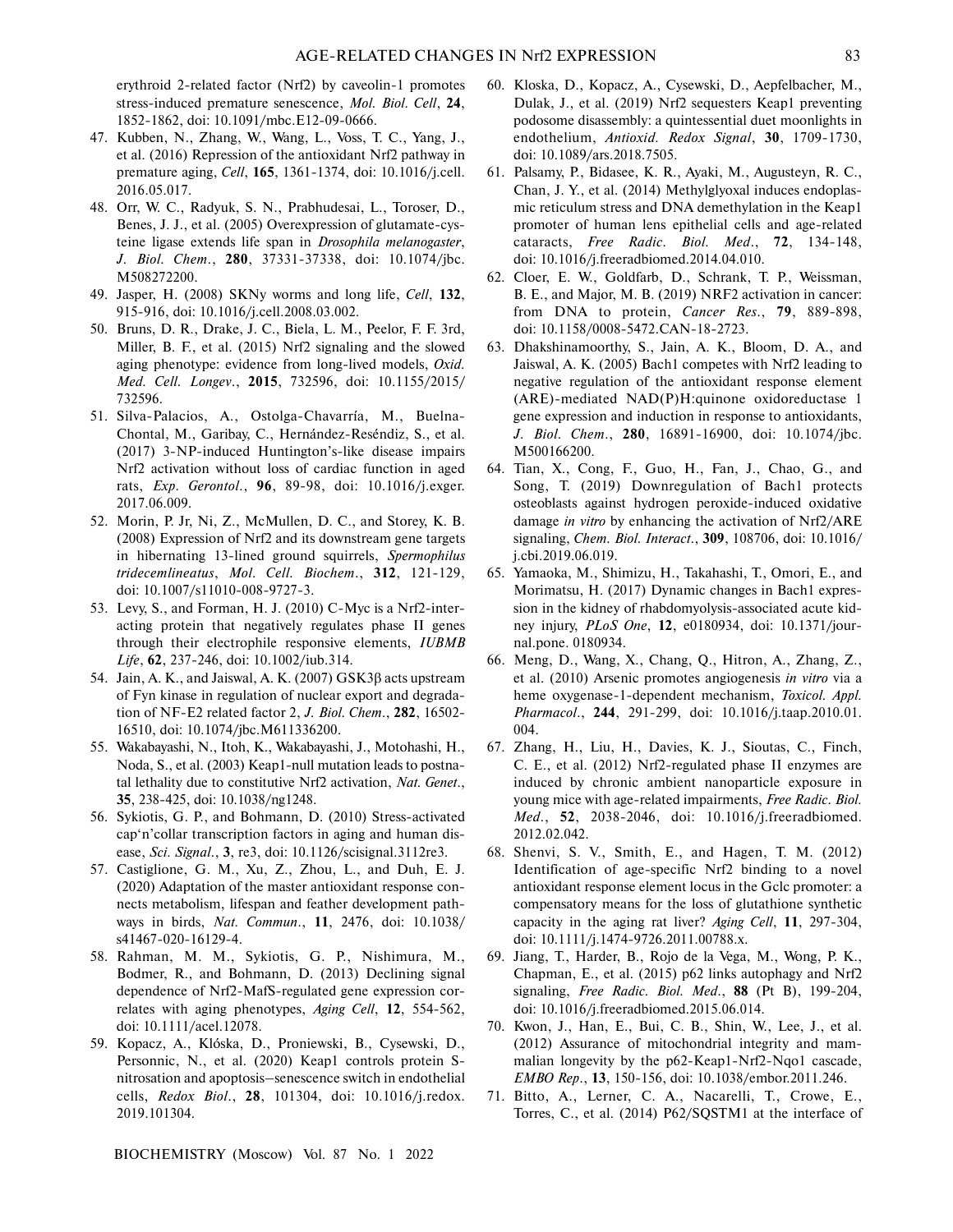aging, autophagy, and disease, *Age (Dordr.)*, **36**, 9626, doi: 10.1007/s11357-014-9626-3.

- 72. Iwahana, E., Hamada, T., Uchida, A., and Shibata, S. (2007) Differential effect of lithium on the circadian oscillator in young and old hamsters, *Biochem. Biophys. Res. Commun*., **354**, 752-756, doi: 10.1016/j.bbrc.2007.01. 042.
- 73. Krishnankutty, A., Kimura, T., Saito, T., Aoyagi, K., Asada, A., et al. (2017) *In vivo* regulation of glycogen syn thase kinase 3β activity in neurons and brains, *Sci. Rep*., **7**, 8602, doi: 10.1038/s41598-017-09239-5.
- 74. Zmijewski, J. W., and Jope, R. S. (2004) Nuclear accumu lation of glycogen synthase kinase-3 during replicative senescence of human fibroblasts, *Aging Cell*, **3**, 309-317, doi: 10.1111/j.1474-9728.2004.00117.x.
- 75. Hoshi, M., Takashima, A., Noguchi, K., Murayama, M., Sato, M., et al. (1996) Regulation of mitochondrial pyru vate dehydrogenase activity by tau protein kinase I/glyco gen synthase kinase 3beta in brain, *Proc. Natl. Acad. Sci. USA*, **93**, 2719-2723, doi: 10.1073/pnas.93.7.2719.
- 76. Salcedo-Tello, P., Ortiz-Matamoros, A., and Arias, C. (2011) GSK3 function in the brain during development, neuronal plasticity, and neurodegeneration, *Int. J. Alzheimer's Dis*., **11**, 1-12, doi: 10.4061/2011/189728.
- 77. Iitaka, C., Miyazaki, K., Akaike, T., and Ishida, N. (2005) A role for glycogen synthase kinase-3β in the mammalian circadian clock, *J. Biol. Chem*., **280**, 29397-29402, doi: 10.1074/jbc.M503526200.
- 78. Early, J. O., Menon, D., Wyse, C. A., Cervantes-Silva, M. P., Zaslona, Z., et al. (2018) Circadian clock protein BMAL1 regulates IL-1β in macrophages via NRF2, *Proc. Natl. Acad. Sci. USA*, **115**, 8460-8468, doi: 10.1073/pnas. 1800431115.
- 79. Hiebert, P., Wietecha, M. S., Cangkrama, M., Haertel, E., Mavrogonatou, E., et al. (2018) Nrf2-mediated fibroblast reprogramming drives cellular senescence by targeting the matrisome, *Dev. Cell*, **46**, 145-161.e10, doi: 10.1016/j.devcel. 2018.06.012.
- 80. Yuan, H., Xu, Y., Luo, Y., Wang, N. X., and Xiao, J. H. (2021) Role of Nrf2 in cell senescence regulation, *Mol. Cell. Biochem*., **476**, 247**-**259, doi: 10.1007/s11010-020- 03901-9.
- 81. Kensler, T. W., Wakabayashi, N., and Biswal, S. (2007) Cell survival responses to environmental stresses via the Keap1-Nrf2-ARE pathway, *Annu. Rev. Pharmacol. Toxicol*., **47**, 89-116, doi: 10.1146/annurev.pharmtox.46.120604. 141046.
- 82. Shanmugam, G., Narasimhan, M., Conley, R. L., Sairam, T., Kumar, A., et al. (2017) Chronic endurance exercise impairs cardiac structure and function in middle aged mice with impaired Nrf2 signaling, *Front. Physiol*., **8**, 268, doi: 10.3389/fphys.2017.00268.
- 83. Ahn, B., Pharaoh, G., Premkumar, P., Huseman, K., Ranjit, R., et al. (2018) Nrf2 deficiency exacerbates age related contractile dysfunction and loss of skeletal muscle mass, *Redox Biol*., **17**, 47-58, doi: 10.1016/j.redox. 2018.04.004.
- 84. Nakagami, Y. (2016) Nrf2 is an attractive therapeutic target for retinal diseases, *Oxid. Med. Cell. Longev*., **2016**, 7469326, doi: 10.1155/2016/7469326.
- 85. Vnukov, V. V., Gutsenko, O. I., Milutina, N. P., Kornienko, I. V., Ananyan, A. A., et al. (2015) Influence of SkQ1 on expression of Nrf2 gene, are-controlled genes of antioxi dant enzymes and their activity in rat blood leukocytes under oxidative stress, *Biochemistry (Moscow)*, **80**, 1598- 1605, doi: 10.1134/S0006297915120081.
- 86. Vnukov, V. V., Gutsenko, O. I., Milyutina, N. P., Kornienko, I. V., Ananyan, A. A., et al. (2017) SkQ1 regu lates expression of Nrf2, ARE-controlled genes encoding antioxidant enzymes, and their activity in cerebral cortex under oxidative stress, *Biochemistry (Moscow)*, **82**, 942-952, doi: 10.1134/S0006297917080090.
- 87. Cuadrado, A., Manda, G., Hassan, A., Alcaraz, M. J., Barbas, C., et al. (2018) Transcription factor NRF2 as a therapeutic target for chronic diseases: a systems medicine approach, *Pharmacol. Rev*., **70**, 348-383, doi: 10.1124/ pr.117.014753.
- 88. Brandes, M. S., and Gray, N. E. (2020) NRF2 as a thera peutic target in neurodegenerative diseases, *ASN Neuro*, **12**, 1759091419899782, doi: 10.1177/1759091419899782.
- 89. Cui, L., Zhou, Q., Zheng, X., Sun, B., and Zhao, S. (2020) Mitoquinone attenuates vascular calcification by suppress ing oxidative stress and reducing apoptosis of vascular smooth muscle cells via the Keap1/Nrf2 pathway, *Free Radic. Biol. Med*., **161**, 23-31, doi: 10.1016/j.freeradbiomed. 2020.09.028.
- 90. Zinovkin, R. A., and Grebenchikov, O. A. (2020) Transcription factor Nrf2 as a potential therapeutic target for prevention of cytokine storm in COVID-19 patients, *Biochemistry (Moscow)*, **85**, 833-837, doi: 10.1134/ S0006297920070111.
- 91. Hushpulian, D. M., Ammal Kaidery, N., Ahuja, M., Poloznikov, A. A., Sharma, S. M., et al. (2021) Challenges and limitations of targeting the Keap1-Nrf2 pathway for neurotherapeutics: Bach1 de-repression to the rescue, *Front. Aging Neurosci*., **13**, 673205, doi: 10.3389/fnagi. 2021.673205.
- 92. Ulasov, A. V., Rosenkranz, A. A., Georgiev, G. P., and Sobolev, A. S. (2021) Keap1/ARE signaling: Towards spe cific regulation, *Life Sci*., **291**, 120111, doi: 10.1016/ j.lfs.2021.120111.
- 93. Farré, X., Molina, R., Barteri, F., Timmers, P. R. H. J., Joshi, P. K., et al. (2021) Comparative analysis of mammal genomes unveils key genomic variability for human life span, *Mol. Biol. Evol*., **38**, 4948-4961, doi: 10.1093/molbev/ msab219.
- 94. Holtze, S., Gorshkova, E., Braude, S., Cellerino, A., Dammann, P., et al. (2021) Alternative animal models of aging research, *Front. Mol. Biosci*., **8**, 660959, doi: 10.3389/ fmolb.2021.660959.
- 95. Miskevich, D., Chaban, A., Dronina, M., Abramovich, I., Gottlieb, E., et al. (2021) Comprehensive analysis of 13C6 Glucose fate in the hypoxiatolerant blind mole rat skin fibrob lasts, *Metabolites*, **11**, 734, doi: 10.3390/metabo11110734.
- 96. Miskevich, D., Chaban, A., Dronina, M., Abramovich, I., Gottlieb, E., et al. (2021) Glutamine homeostasis and its role in the adaptive strategies of the blind mole rat, Spalax, *Metabolites*, **11**, 755, doi: 10.3390/metabo11110755.
- 97. Omotoso, O., Gladyshev, V. N., and Zhou, X. (2021) Lifespan extension in long-lived vertebrates rooted in eco-